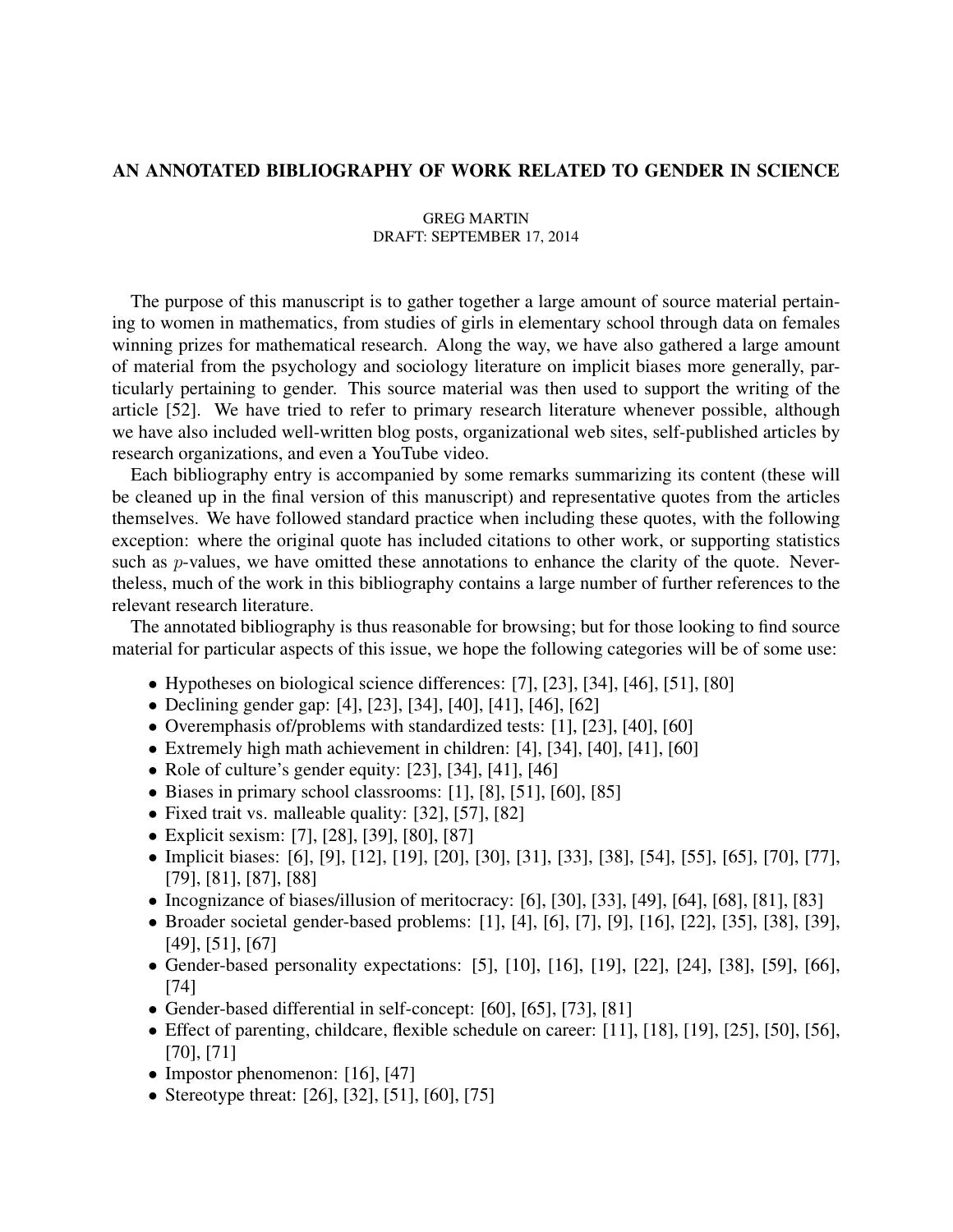- Leadership, persuasion, and negotation: [5], [10], [12], [13], [19], [22], [24], [37], [66]
- Female speakers at conferences: [2], [3], [15], [19], [25], [26], [27], [28], [30], [36], [43], [45], [61], [63], [68], [69], [76], [78], [83]
- Teaching evaluations: [48], [59], [73]
- Award winners, grants, promotion and tenure: [14], [17], [38], [49], [72], [77], [87]
- Biases in evaluation/selection processes: [11], [14], [21], [31], [36], [37], [43], [48], [49], [54], [55], [56], [65], [72], [73], [74], [79], [84], [86], [88]
- Action items and recommendations: [1], [4], [14], [15], [19], [25], [26], [28], [29], [42], [43], [45], [50], [58] [61], [69], [76], [83], [85], [87], [88]
- Further references: [1], [4], [19], [21], [23], [24], [26], [32], [34], [46], [49], [59], [64], [66], [85], [87]

The final version of this manuscript will include an appendix containing tables of data from the 2014 ICM and the 2014 Joint Meetings of the AMS and MAA, listing the various sessions and the numbers of female speakers and total speakers (and the same for organizers, where given). Some data from mathematics prizes will also be included.

We have made the conscious choice to include only initials and last names in the bibliography and in both manuscripts. We have observed a tendency to be curious about the gender of the authors of the research referred to herein, and perhaps to involuntarily wonder how the authors' gender should affect our evaluation of their conclusions. These reflexive speculations, we believe, tellingly illuminate the depth to which these implicit biases about gender are ingrained in us, even though we rationally know that possessing one gender or another does not affect a person's objectivity. Being socialized to have biases is not our fault; but preventing our biases from negatively affecting the world around us is nonetheless our responsibility.

### ACKNOWLEDGMENTS

We thank W. Miao for gathering the data that will appear in the appendix, as well as for locating copies of several of the papers in this bibliography.

#### **REFERENCES**

[1] American Association of University Women, How schools shortchange girls: executive summary, The AAUW Report, 1992. http://www.aauw.org/files/2013/02/how-schools-shortchange-girls-executive-summary.pdf (accessed September 15, 2014)

"Girls receive significantly less attention from classroom teachers than do boys."

"African American girls have fewer interactions with teachers than do white girls, despite evidence that they attempt to initiate interactions more frequently."

"The contributions and experiences of girls and women are still marginalized or ignored in many of the textbooks used in our nation's schools."

"Incest, rape, and other physical violence severely compromise the lives of girls and women all across the country. These realities are rarely, if ever, discussed in schools."

"Test scores can provide an inaccurate picture of girls' and boys' abilities. Other factors such as grades, portfolios of student work, and out-of-school achievements must be considered in addition to test scores when making judgments about girls' and boys' skills and abilities."

40 Recommendations: Actions for Change

references to the AAUW Gender Equity Library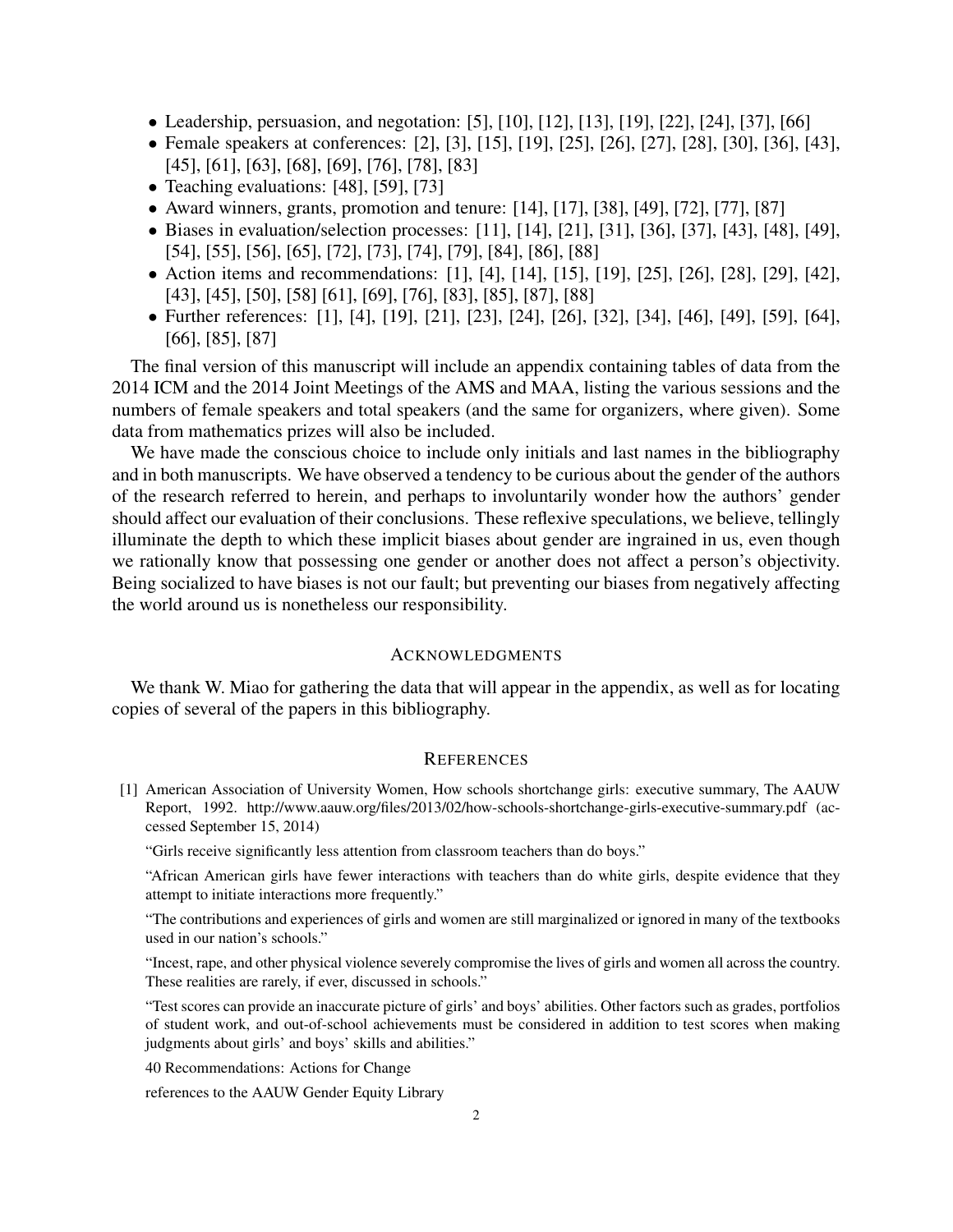[2] American Mathematical Association, Annual survey of the mathematical sciences: full reports. http://www.ams.org/profession/data/annual-survey/survey-reports (accessed September 5, 2014)

data on math PhDs, broken down by gender (and ethnicity and employment and starting salary), from 1957–2010.

[3] Association for Women in Mathematics, Mathematics travel grants. http://sites.google.com/site/awmmath/programs/travel-grants/mathematics-travel-grants (accessed August 15, 2014)

"Enabling women mathematicians to attend conferences in their fields provides them a valuable opportunity to advance their research activities and their visibility in the research community. Having more women attend such meetings also increases the size of the pool from which speakers at subsequent meetings may be drawn and thus addresses the persistent problem of the absence of women speakers at some research conferences. The Mathematics Travel Grants provide full or partial support for travel and subsistence for a meeting or conference in the applicant's field of specialization."

[4] T. Andreescu, J. Gallian, J. M. Kane, and J. E. Mertz, Cross-cultural analysis of students with exceptional talent in mathematical problem solving, Notices of the AMS 55 (2008), 1248–1260.

"[T]he ratio of boys to girls identified in the [Study of Mathematically Precocious Youth] has dramatically declined during the past quarter century from the high of 13:1 originally reported in 1983 to 2.8:1 in a 2005 report. The fact that 29% of Ph.D.'s awarded to USA citizens in the mathematical sciences went to women in the 2006–2007 academic year supports the idea that this latter ratio is a more accurate reflection of current interest and ability in mathematics among USA females. This dramatic change likely reflects in part increased educational opportunities available to USA girls since enactment in 1972 of Title IX that banned sex discrimination in schools."

"While the USA has been producing many more women mathematicians in recent years, they remain poorly represented among tenured professors at the very top-ranked USA research universities and people identified as profoundly gifted in the field. This article presents for the first time a comprehensive compilation of data, including cross-cultural comparisons, regarding young people identified during the past twenty years as possessing profound aptitude for mathematics based upon their performances in extremely difficult examinations in mathematical problem solving. We show that many girls exist who possess such extremely high aptitude for mathematics. The frequency with which they are identified is due, at least in part, to a variety of socio-cultural, educational, or other environmental factors that differ significantly among countries and ethnic groups and can change over time. Girls were found to be 12%-24% of the children identified as having profound mathematical ability when raised under some conditions; under others, they were 30-fold or more underrepresented."

data on high achievement on Putnam, IMO, summer math programs, and US math degrees sorted by gender and also national/ethnic background

"it is deemed uncool within the social context of USA middle and high schools to do mathematics for fun; doing so can lead to social ostracism. Consequently, gifted girls, even more so than boys, usually camouflage their mathematical talent to fit in well with their peers. This peer group social problem has been noted in interviews with top Putnam students [29] and USA female Olympians [13], [28]. The overwhelming preponderance of foreign-born and Asian-American students in high school mathematics clubs is a nationwide phenomenon (for example, see [41]). Almost all of the girls who have achieved USAMO Award Winner or Honorable Mention (that is, top twenty-five) in this examination's thirty-five-year history were foreign-born, Asian-American, or home-schooled. Thus, we hypothesize that the extreme scarcity of USA-born non-Asian girls among the top scorers in the AIME, USAMO, and Putnam is not due to a lack of girls with profound intrinsic aptitude for mathematics; rather, it is due to their choosing to spend their free time on nonmathematical pursuits. The substantial overrepresentation of Asian-American and foreign-born boys indicates that USA-born non-Asian boys are also being adversely affected by the social stigma associated with doing mathematics, although not to the extreme extent it is affecting girls."

"1. First and foremost, the myth that females cannot excel in mathematics must be put to rest. Teachers, guidance counselors, parents, principals, university presidents, the lay public, and, most importantly, girls themselves need to be informed about the fact that females can excel in mathematics, even at the very highest level. When people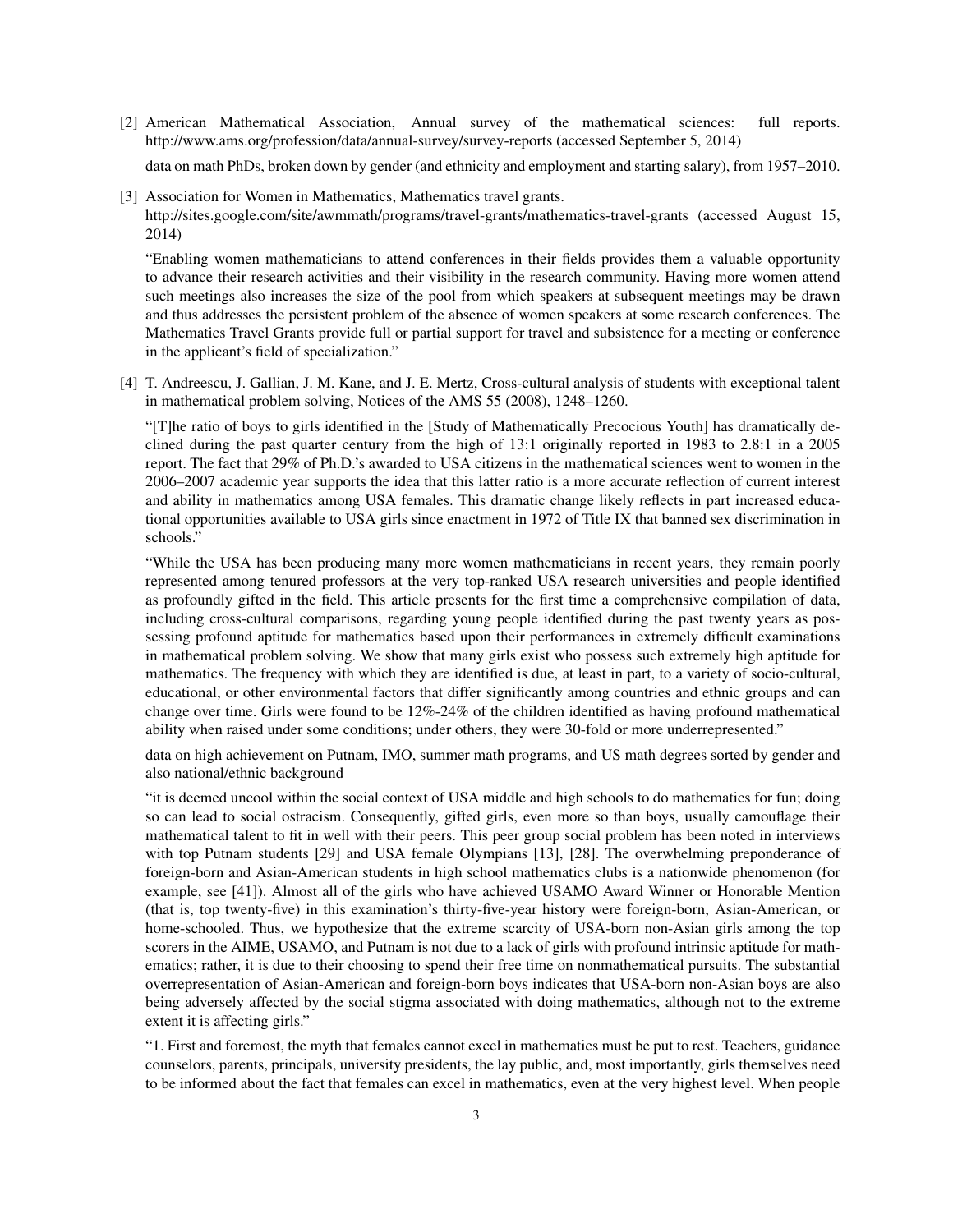believe they cannot do something, it becomes a self-fulfilling prophecy. To quote Henry Ford, 'If you think you can or can't, you are right.'

"2. We need to improve greatly the lay public's perception of mathematicians via the news media, movies, and TV shows such as Numb3rs so preteens and teenagers of both genders will feel it is socially acceptable to study and to enjoy doing mathematics."

[5] L. Babcock, S. Laschever, M. Gelfand, and D. Small, Nice girls don't ask, Harvard Business Review 81 (2003), no. 10, 14–16.

"Woman are less likely than men to negotiate for themselves for several reasons. First, they often are socialized from an early age not to promote their own interests and to focus instead on the needs of others. ... Second, many companies' cultures penalize women when the do ask—further discouraging them from doing so. Women who assertively pursue their own ambitions and promote their own interests may be labeled as bitchy or pushy."

[6] L. Bacon, Once and for all: Tech is not a meritocracy, Quartz, March 27, 2013. http://qz.com/66866/once-andfor-all-tech-is-not-a-meritocracy (accessed July 27, 2014)

"Just about every time diversity comes up in tech-sector conversations, there is a chorus of protests that tech is a meritocracy where anyone who's talented and hardworking will advance smoothly and quickly. The problem with that belief system is that it assumes that there are no external or internal forces contributing to some groups being underrepresented in tech. I would argue that there are both. While it's a wonderful and important ideal, 'meritocratic' is a long way from being an accurate description of our current state of affairs, thanks to human foibles of various kinds. Those foibles can be broken down roughly into two types: biases (both conscious and unconscious) that limit people with qualifications from advancing, and barriers (personal, social, and systemic) that prevent people from attaining the qualifications, support, and mentorship necessary to succeed."

"Here's the thing: The defining feature of a blind spot is that we don't know it's there. And it's hard to notice it until we're challenged on it. We see this again and again with all-male speaker lineups at tech conferences. I certainly don't believe the organizers of those conferences are rabid misogynists; they just have a blind spot when it comes to gender, and frequently don't notice the lack of women until it's pointed out to them."

[7] B. A. Barres, Does gender matter? Nature 442 (2006), 133–136.

Larry Summers Hypothesis: "women are not advancing because of innate inability rather than because of bias or other factors"

Stephen Jay Gould Hypothesis: "woman are not advancing because of discrimination"

"As an undergrad at the Massachusetts Institute of Technology (MIT), I was the only person in a large class of nearly all men to solve a hard maths problem, only to be told by the professor that my boyfriend must have solved it for me. I was not given any credit. I am still disappointed about the prestigious fellowship competition I later lost to a male contemporary when I was a PhD student, even though the Harvard dean who had read both applications assured me that my application was much stronger (I had published six high-impact papers whereas my male competitor had published only one). Shortly after I changed sex, a faculty member was heard to say 'Ben Barres gave a great seminar today, but then his work is much better than his sister's."'

"[P]eople who don't know I am transgendered treat me with much more respect: I can even complete a whole sentence without being interrupted by a man."

[8] S. L. Beilock, E. A. Gunderson, G. Ramirez, and S. C. Levine, Female teachers' math anxiety affects girls' math achievement, Proceedings of the National Academy of Sciences of the USA 107 (2010), no. 5, 1860–1863.

"There was no relation between a teacher's math anxiety and her students' math achievement at the beginning of the school year. By the school year's end, however, the more anxious teachers were about math, the more likely girls (but not boys) were to endorse the commonly held stereotype that 'boys are good at math, and girls are good at reading' and the lower these girls' math achievement. Indeed, by the end of the school year, girls who endorsed this stereotype had significantly worse math achievement than girls who did not and than boys overall. In early elementary school, where the teachers are almost all female, teachers' math anxiety carries consequences for girls' math achievement by influencing girls' beliefs about who is good at math."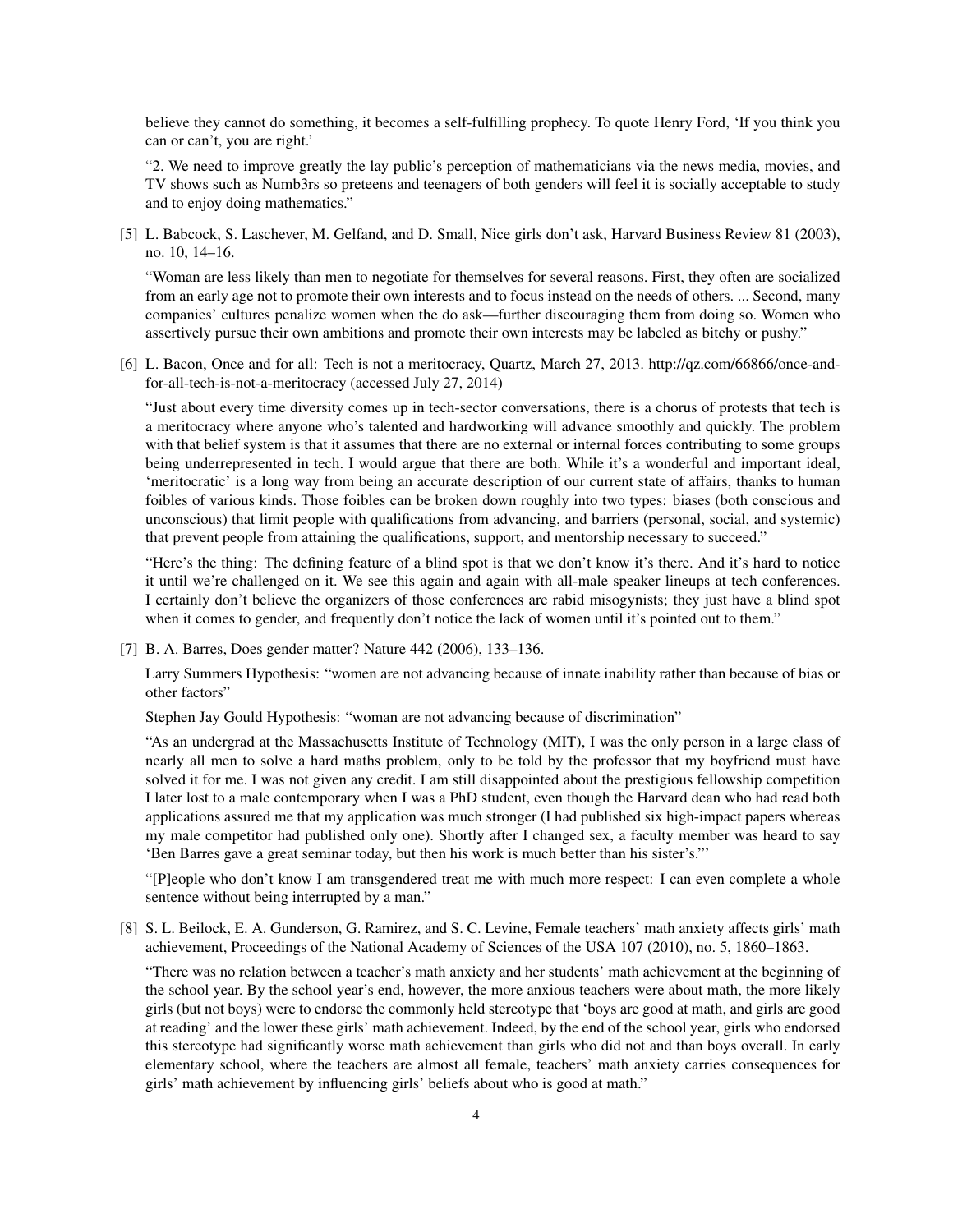[9] M. Biernat, M. Manis, and T. E. Nelson, Stereotypes and standards of judgment, Journal of Personality and Social Psychology 60 (1991), no. 4, 485–499.

"In 3 studies, subjects judged a series of targets with respect to a number of gender-relevant attributes (e.g., height, weight, and income), using either subjective (Likert-type) or objective response scales (e.g., inches, pounds, and dollars). Objective judgments were consistently influenced by sex stereotypes; subjective judgments were not. Results were also consistent with the expectation that when a judgment attribute is unrelated to gender, male and female targets evoke the same judgment standards."

There was also an intermediate result when respondents were explicitly asked to subjectively judge with respect to the "average person".

"The results we obtained when targets' financial success was evaluated present a particularly striking example of respondents' inadvertent use of different subjective standards for assessing women and men. ... [W]hereas the male targets were thought to earn more money per year than the female targets, these same men were regarded as being less successful than women when rated on a subjective scale."

[10] H. R. Bowles, L. Babcock, and L. Lai, Social incentives for gender differences in the propensity to initiate negotiations: sometimes it does hurt to ask, Organizational Behavior and Human Decision Processes 103 (2007), 84–103.

Abstract: "Four experiments show that gender differences in the propensity to initiate negotiations may be explained by differential treatment of men and women when they attempt to negotiate. In Experiments 1 and 2, participants evaluated written accounts of candidates who did or did not initiate negotiations for higher compensation. Evaluators penalized female candidates more than male candidates for initiating negotiations. In Experiment 3, participants evaluated videotapes of candidates who accepted compensation offers or initiated negotiations. Male evaluators penalized female candidates more than male candidates for initiating negotiations; female evaluators penalized all candidates for initiating negotiations. Perceptions of niceness and demandingness explained resistance to female negotiators. In Experiment 4, participants adopted the candidate's perspective and assessed whether to initiate negotiations in same scenario used in Experiment 3. With male evaluators, women were less inclined than men to negotiate, and nervousness explained this effect. There was no gender difference when evaluator was female."

[11] V. L. Brescoll, J. Glass, and A. Sedlovskaya, Ask and ye shall receive? the dynamics of employer-provided flexible work options and the need for public policy, Journal of Social Issues 69 (2013), no. 2, 367–388.

"[M]anagers were most likely to grant flextime to high-status men seeking flexible schedules in order to advance their careers. In contrast, flexible scheduling requests from women were unlikely to be granted irrespective of their job status or reason."

[12] A. W. Brooks, L. Huang, S. W. Kearney, and F. E. Murray, Investors prefer entrepreneurial ventures pitched by attractive men, Proceedings of the National Academy of Science of the USA 111 (2014), no. 12, 4427–4431.

Abstract: "We identify a profound and consistent gender gap in entrepreneurship, a central path to job creation, economic growth, and prosperity. Across a field setting (three entrepreneurial pitch competitions in the United States) and two controlled experiments, we find that investors prefer entrepreneurial pitches presented by male entrepreneurs compared with pitches presented by female entrepreneurs, even when the content of the pitch is the same. This effect is moderated by male physical attractiveness: attractive males are particularly persuasive, whereas physical attractiveness does not matter among female entrepreneurs...."

[13] L. L. Carli and A. H. Eagly, Gender, hierarchy, and leadership: an introduction, Journal of Social Issues 57 (2001), no. 4, 629–636.

"The articles included in the issue provide evidence of bias in the evaluation of women, discuss effects of gender stereotypes on women's influence and leadership behaviors, and evaluate strategies for change. This introductory article provides a brief summary of changes in women's status and power in employment and education and the absence of change at the upper echelons of power in organizations. Also included is an outline of the contributions of the other articles in the issue."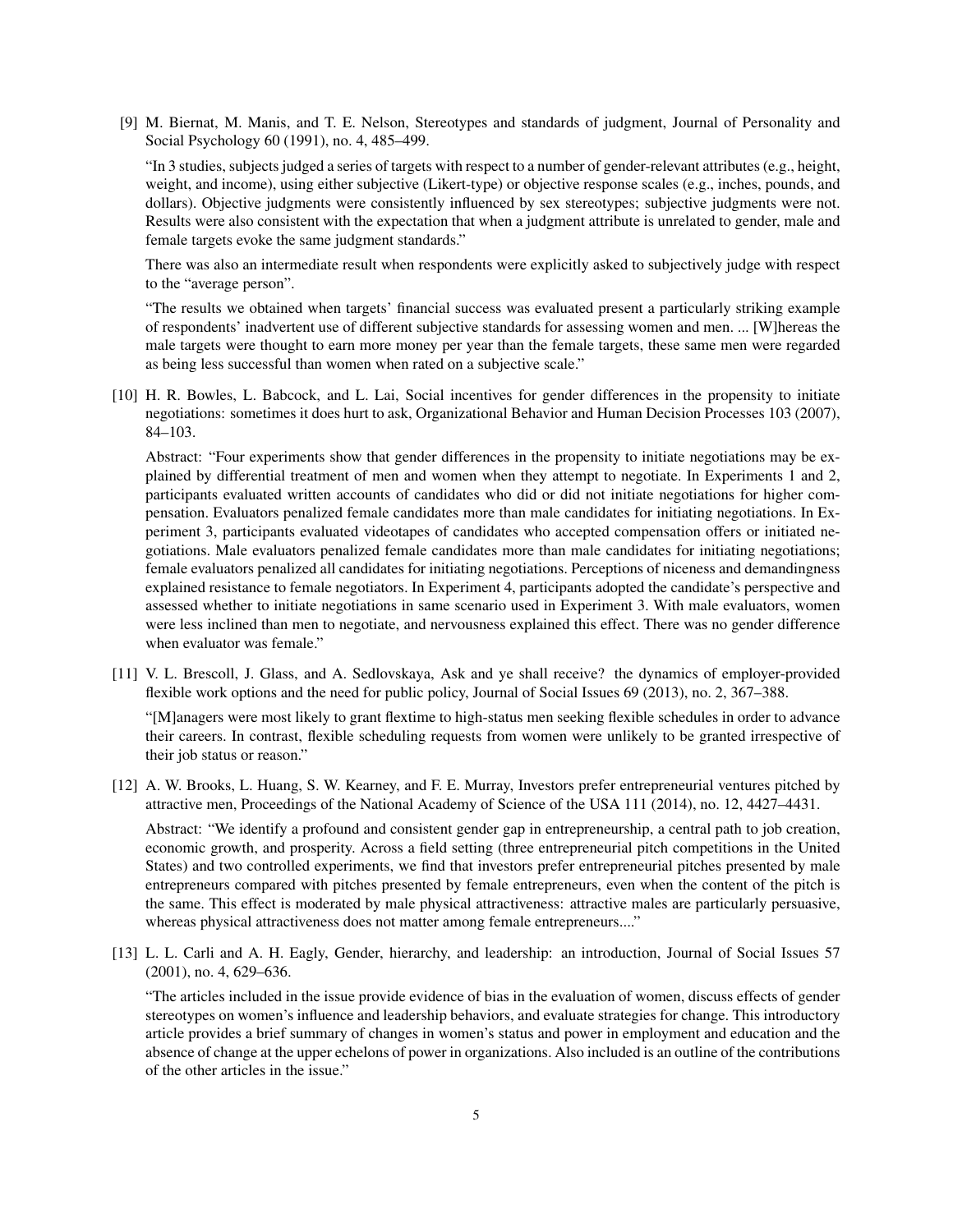[14] M. Carnes, S. Geller, E. Fine, J. Sheridan, and J. Handelsman, NIH Director's Pioneer Awards: could the selection process be biased against women?, J. Womens Health 14 (2005), no. 8, 684–691.

None of the nine inaugural Director's Pioneer Awards were given to women.

"We present evidence to suggest that women scientists would be disadvantaged by the following components of the NIH Director's Pioneer Award initiative: (1) time pressure placed on evaluators, (2) absence of face-to-face discussion about applicants, (3) ambiguity of performance criteria, given the novelty of the award, combined with an emphasis on subjective assessment of leadership, potential achievements rather than actual accomplishments, and risk taking, (4) emphasis on self-promotion, (5) weight given to letters of recommendation, and (6) the need for finalists to make a formal, in-person presentation in which the individual and not his or her science was the focus of evaluation. We offer an analysis of this process to encourage the NIH to embark on self-study and to educate all reviewers regarding an evidence-based approach to gender and evaluation."

discusses in detail how each component disadvantages female applicants in our current society. For example, "Multiple studies, largely from cognitive and social psychology, find that whenever ambiguity or uncertainty exists in evaluating performance in a traditionally male gendered job, men are consistently evaluated as being more competent and possessing more achievement-related characteristics than women performing the same work."

[15] A. Casadevall and J. Handelsman, The presence of female conveners correlates with a higher proportion of female speakers at scientific symposia, mBio 5 (2014), no. 1, e00846-13.

"Analysis of 460 symposia involving 1,845 speakers in two large meetings sponsored by the American Society for Microbiology revealed that having at least one woman member of the convening team correlated with a significantly higher proportion of invited female speakers and reduced the likelihood of an all-male symposium roster."

"The proportion of women entering scientific careers has increased substantially, but women remain underrepresented in academic ranks. Participation in meetings as a speaker is a factor of great importance for academic advancement. We found that having a woman as a convener greatly increased women's participation in symposia, suggesting that one mechanism for achieving gender balance at scientific meetings is to involve more women as conveners."

[16] P. R. Clance and S. Imes, The imposter phenomenon in high achieving women: dynamics and therapeutic intervention, Psychotherapy: Theory, Research, and Practice 15 (1978), no. 3, 241–247.

"The term impostor phenomenon is used to designate an internal experience of intellectual phonies, which appears to be particularly prevalent and intense among a select sample of high achieving women. Certain early family dynamics and later introjection of societal sex-role stereotyping appear to contribute significantly to the development of the impostor phenomenon. Despite outstanding academic and professional accomplishments, women who experience the imposter phenomenon persists in believing that they are really not bright and have fooled anyone who thinks otherwise. Numerous achievements, which one might expect to provide ample object evidence of superior intellectual functioning, do not appear to affect the impostor belief. Four factors, which contribute to the maintenance of impostor feelings over time, are explored. Therapeutic approaches found to be effective in helping women change the impostor self-concept are described."

"The question has been raised as to whether or not men experience this phenomenon. In our clinical experience, we have found that the phenomenon occurs with much less frequency in men and that when it does occur, it is with much less intensity."

"The findings of the research citied by Deaux are consistent with the following principals: 1) An unexpected performance outcome will be attributed to a temporary cause. 2) An expected performance outcome will be attributed to a stable cause. In line with their lower expectancies, women tend to attribute their successes to temporary causes, such as luck or effort, in contrast to men who are much more likely to attribute their successes to the internal, stable factor of ability. Conversely, women tend to explain failure with lack of ability, whereas men more often attribute failure to luck or task difficulty. Given the lower expectancies women have for their own (and other women's) performances, they have apparently internalized into a self-stereotype the societal sex-role stereotype that they are not considered competent."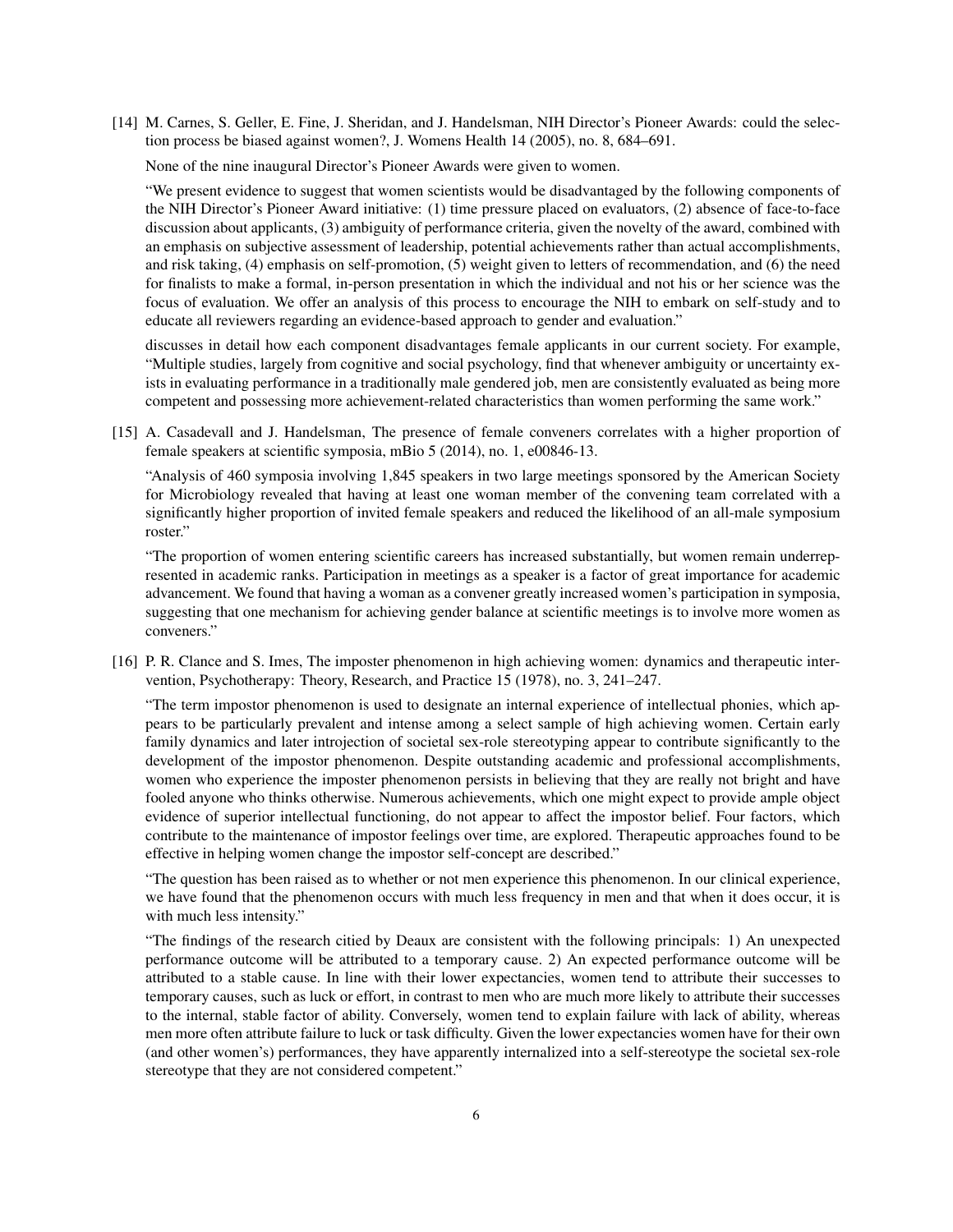[17] R. Cleary, J. W. Maxwell, and C. Rose, Fall 2012 departmental profile report, Notices of the AMS 61 (2014), no. 2, 158–167.

Summary: the better the job, the lower the percentage of women.

Females account for 29–31% of full-time doctoral faculty—in all departmental groupings except "Doctoral Math", where they are only 18% of full-time doctoral faculty.

"Females account for 53% of full-time nondoctoral faculty in all mathematics groups combined (down from 54% last year), compared to females accounting for 24% of all doctoral full-time faculty and 29% of all full-time faculty."

"For the combined mathematics departments (Math Public, Math Private, Applied Math, Masters and Bachelors), women comprised 29% (6,482 with a standard error of 83) of the full-time faculty (22,219) in fall 2012. For the doctoral mathematics departments combined (Math Public, Math Private and Applied Math), women comprised 14% of the combined doctoral-holding tenured and tenure-track faculty and 27% of the doctoral-holding nontenure-track (including postdocs) faculty in fall 2012. For Masters faculty these same percentages are 28 and 39, and for Bachelors faculty they are 29 and 33, respectively. Among the nondoctoral full-time faculty in all math departments combined, women comprise 53%. Females account for 41% of all part-time faculty in mathematics departments combined."

"Females hold 12% of full-time tenured and 24% of fulltime untenured/tenure-track positions in all doctoral mathematics departments combined."

"Masters departments reported the highest percentage of fulltime female faculty (35%), while Math Private Large reported the lowest (14%)."

[18] S. J. Correll, S. Benard, and I. Paik, Getting a job: is there a motherhood penalty?, American Journal of Sociology 112 (2007), no. 5, 1297–1339.

Abstract: "Survey research finds that mothers suffer a substantial wage penalty, although the causal mechanism producing it remains elusive. The authors employed a laboratory experiment to evaluate the hypothesis that status-based discrimination plays an important role and an audit study of actual employers to assess its realworld implications. In both studies, participants evaluated application materials for a pair of same-gender equally qualified job candidates who differed on parental status. The laboratory experiment found that mothers were penalized on a host of measures, including perceived competence and recommended starting salary. Men were not penalized for, and sometimes benefited from, being a parent. The audit study showed that actual employers discriminate against mothers, but not against fathers."

[19] D. J. Dean and J. B. Koster, Equitable Solutions for Retaining a Robust STEM Workforce: Beyond best practices, Academic Press, 2014.

Chapters 5 and 6: case studies for child care at conferences, funding for family/caretaker travel

Chapter 8: implicit bias, success vs. likeability for women, shortage of female conference speakers

- 1. Envisioning the STEM workplace of the future: the need for work/life programs and family-friendly practices
- 2. Work/life integration challenges are worldwide
- 3. Addressing work/life issues
- 4. Dual careers and strategic decision making
- 5. Child care and dependent care in professional contexts
- 6. Promoting family-friendly policies
- 7. Mentoring and networking
- 8. Implicit bias and the workplace
- 9. Government policy implications for addressing family-related issues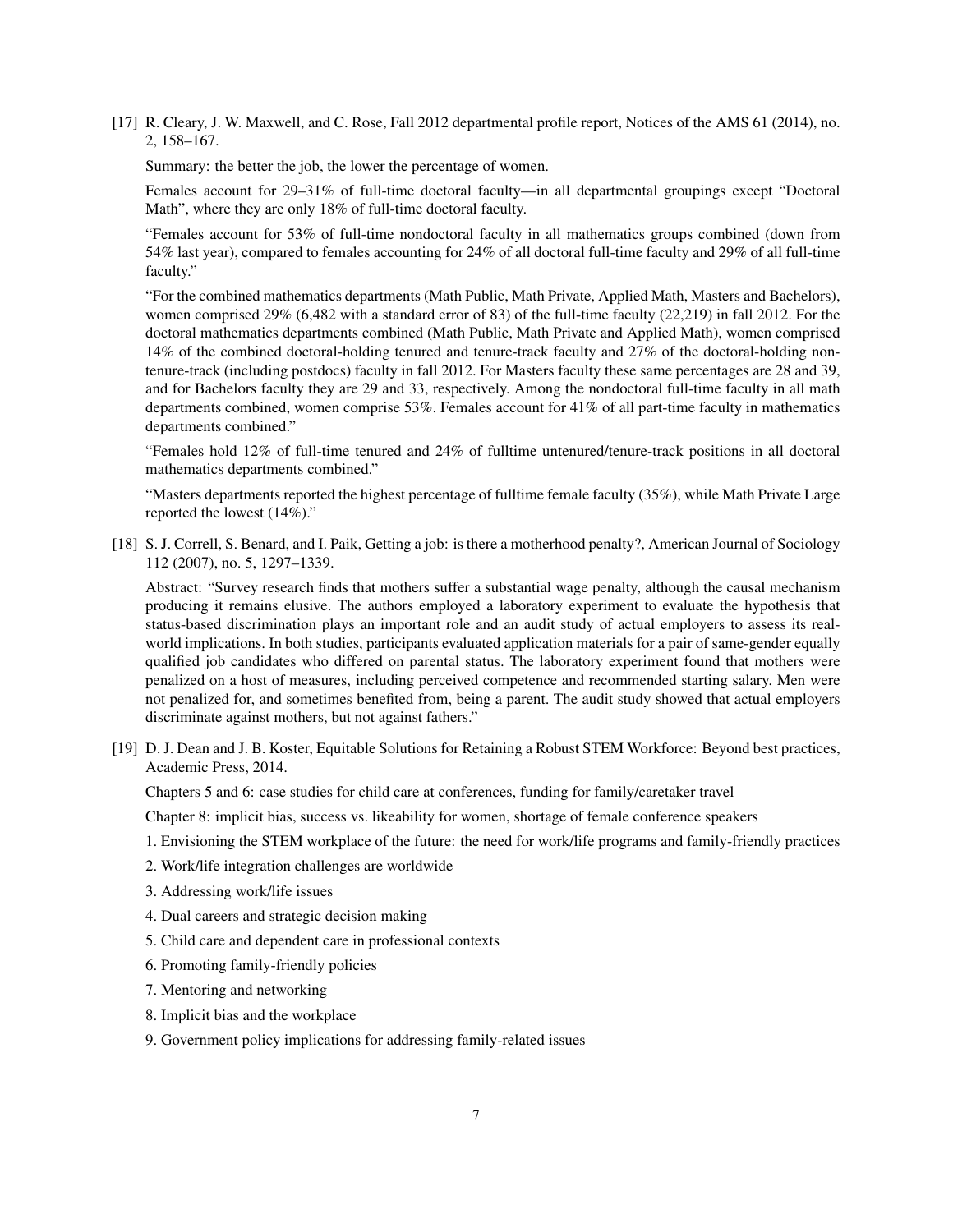[20] P. G. Devine, E. A. Plant, D. M. Amodio, E. Harmon-Jones, and S. L. Vance, The regulation of explicit and implicit race bias the role of motivations to respond without prejudice, Journal of Personality and Social Psychology 82 (2002), no. 5, 835–848.

"[E]xplicit race bias was moderated by internal motivation to respond without prejudice, whereas implicit race bias was moderated by the interaction of internal and external motivation to respond without prejudice. Specifically, high internal, low external participants exhibited lower levels of implicit race bias than did all other participants. Implications for the development of effective self-regulation of race bias are discussed."

IMS/EMS: Internal and External Motivation to Respond Without Prejudice Scales

"The IMS assesses personal motivation to respond without prejudice and includes items such as 'I attempt to act in nonprejudiced ways toward Black people because it is personally important to me' and 'Being nonprejudiced toward Black people is important to my self-concept.' The EMS focuses instead on external pressure to respond without prejudice and includes items such as 'If I acted prejudiced toward Black people, I would be concerned that others would be angry with me' and 'I attempt to appear nonprejudiced toward Black people in order to avoid disapproval from others."'

"[W]hen responses are easy to control [EMS], those with high levels of personal motivation to respond without prejudice are able to do so. Also consistent with our previous findings, highly externally motivated individuals reported slightly higher levels of explicit race bias than did their low external counterparts."

"[W]e expected that participants who reported high levels of internal motivation and low levels of external motivation and, thus, were theoretically highly autonomous would be the most effective at regulating expressions of race bias, even on difficult-to-control responses [IMS]. Consistent with our expectations, these individuals responded with lower levels of implicit race bias than did all other participants."

[21] T. A. DiPrete and G. M. Eirich, Cumulative advantage as a mechanism for inequality: a review of theoretical and empirical developments, Annual Review of Sociology 32 (2006), 271–297.

"Merton started with three premises. The first was that resources in the scientific world were limited. The second was that scientific talent was difficult to observe directly. The third was that allocation of resources in science was governed by the norms of universalism (recognition should be granted based on the quality of scientific work) and communism (resources should be allocated in order to maximize the overall productivity of the scientific community). Scientific resources were therefore not simply a 'reward' for past productivity, but were given in order to stimulate future productivity. With limited ability to evaluate the great mass of ongoing scientific work, and with limited ability to measure future productivity ex ante, the scientific community favored those who had been most successful in the past with additional resources and attention. One consequence of this mechanism was that the gap in rewards between a more able and a less able scientist would grow over time. A second consequence was that chance events (e.g., unequal luck in the draw of reviewers upon submitting a grant proposal for funding (Cole, Cole, and Simon 1981) would produce a relative advantage for one of two individuals of identical talent, and this relative advantage could persist and increase over time. A third consequence (Merton's so-called Matthew effect) was that scientists with greater reputations would gain greater rewards from work of a given quantity and quality than would scientists with lesser reputations."

"[W]omen's disadvantage grows during the early career as a result of CA processes that magnify their early disadvantages, though Long and Fox evaluate this evidence as more tentative than conclusive." (several references to relevant literature)

[22] A. H. Eagly and S. J. Karau, Role congruity theory of prejudice toward female leaders, Psychological Review 109 (2002), no. 3, 573–598.

"[T]here is general agreement that such studies have demonstrated wage discrimination against women. Although Stanley and Jarrell's meta-analysis of the results of 41 studies estimating wage discrimination showed an unequivocal decrease over time, other detailed analyses confirm that some wage discrimination against women remains in the United States."

"A role congruity theory of prejudice toward female leaders proposes that perceived incongruity between the female gender role and leadership roles leads to 2 forms of prejudice: (a) perceiving women less favorably than men as potential occupants of leadership roles and (b) evaluating behavior that fulfills the prescriptions of a leader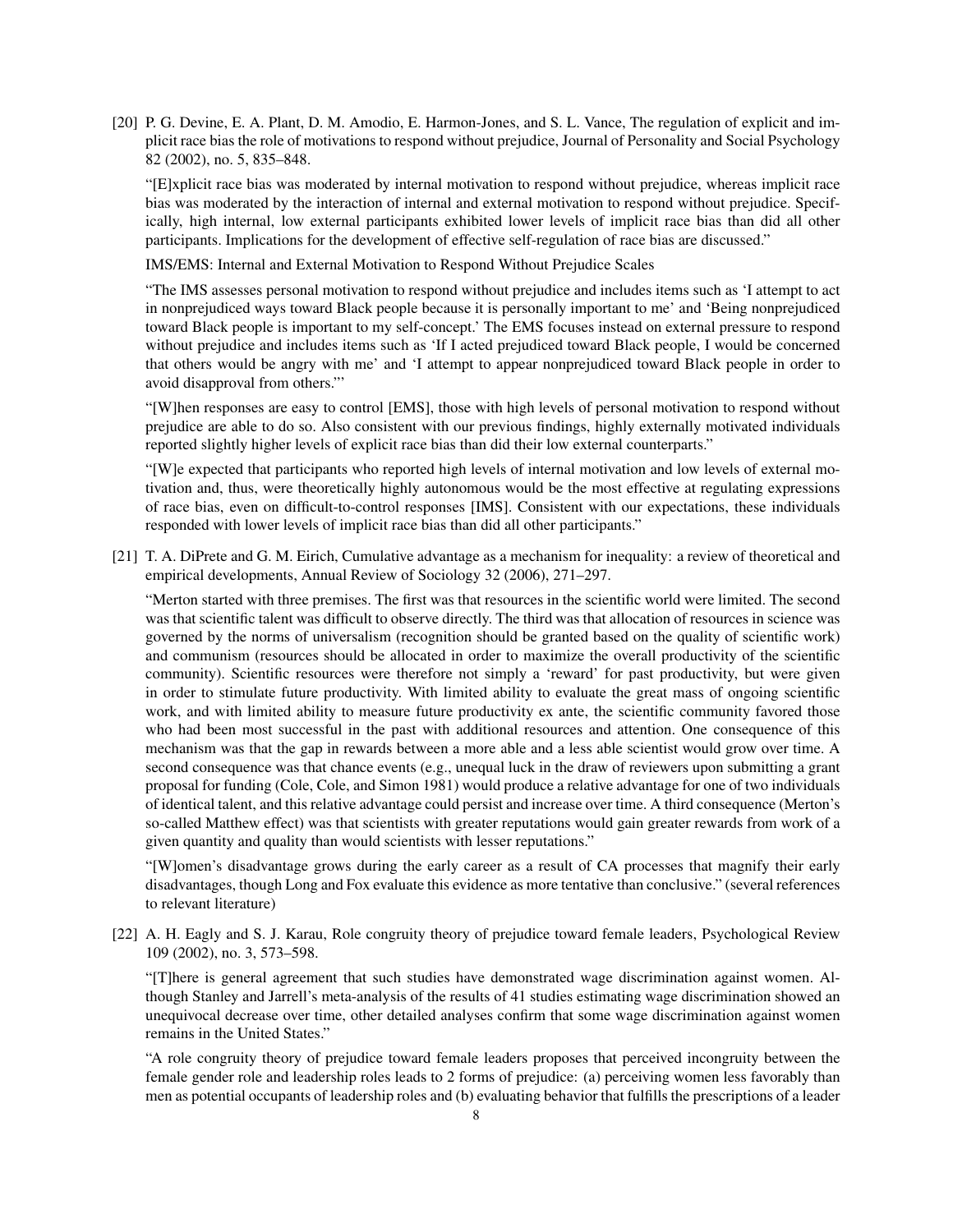role less favorably when it is enacted by a woman. One consequence is that attitudes are less positive toward female than male leaders and potential leaders. Other consequences are that it is more difficult for women to become leaders and to achieve success in leadership roles. Evidence from varied research paradigms substantiates that these consequences occur, especially in situations that heighten perceptions of incongruity between the female gender role and leadership roles."

"This method of examining potential bias against women has been labeled the Goldberg paradigm in honor of P. Goldberg's (1968) initial experiment, in which identical articles ostensibly written by a woman or a man were given to students for evaluation. ... The most extensive meta-analysis of the subset of Goldberg studies presenting job résumés or applications was based on information in 49 articles and dissertations. The results showed that men were preferred over women for jobs rated as male sex-typed and women over men for jobs rated as female sex-typed. Given that leadership roles are usually sex-typed as masculine, this research supports our theory's prediction of bias against female candidates for such positions."

[23] N. M. Else-Quest, J. S. Hyde, and M. C. Linn, Cross-national patterns of gender differences in mathematics: a meta-analysis, Psychological Bulletin 136 (2010), no. 1, 103–127.

lots of references for statements like "mounting evidence of gender similarities in math achievement", "Stereotypes about female inferiority in mathematics", "Girls earn better grades in mathematics courses through the end of high school", "girls tending to report higher anxiety and lower self-concept about their math abilities", "gender differences in mathematics performance are declining"

"Gender equity in school enrollment, women's share of research jobs, and women's parliamentary representation were the most powerful predictors of cross-national variability in gender gaps in math."

gender stratification hypothesis: "cross-national patterns of gender differences in math achievement reflect gender inequities in educational and economic opportunities available in a given culture"

greater male variability hypothesis: "greater variance in test scores is displayed by males than females, so that, even if there is no average gender difference, there will still be more males among the very top performers"

theoretical framework underlying the gender stratification hypothesis, and cognitive social learning theory, social structure theory

Composite and Domain-Specific Indicators of Societal Gender Equity table

[24] R. J. Ely, H. Ibarra, and D. M. Kolb, Taking gender into account: theory and design for women's leadership development programs, Academy of Management Learning & Education 10 (2011), no. 3, 474–493.

"Organizational research on the causes of women's persistent underrepresentation in leadership positions has thus shifted away from a focus on actors' intentional efforts to exclude women to consideration of so-called second-generation forms of gender bias, the powerful yet often invisible barriers to women's advancement that arise from cultural beliefs about gender, as well as workplace structures, practices, and patterns of interaction that inadvertently favor men. For example, organizational hierarchies in which men predominate, along with practices that equate leadership with behaviors believed to be more common or appropriate in men, powerfully if unwittingly communicate that women are ill-suited for leadership roles; people's tendency to gravitate to those who are like them on salient dimensions such as gender leads powerful men to sponsor and advocate for other men when leadership opportunities arise. Such biases accumulate and in the aggregate can interfere in women's ability to see themselves and be seen by others as leaders."

"The mismatch between qualities attributed to women and qualities thought necessary for leadership places women leaders in a double bind and subjects them to a double standard. Women in positions of authority are thought too aggressive or not aggressive enough, and what appears assertive, self-confident, or entrepreneurial in a man often looks abrasive, arrogant, or self-promoting in a woman. African American women are especially vulnerable to such stereotypes and risk being seen as overly aggressive and confrontational. In experiment after experiment, women who achieve in distinctly male arenas are seen as competent but are less well-liked than equally successful men. Merely being a successful woman in a male domain can be regarded as a violation of gender norms, warranting sanctions. By the same token, when women performing traditionally male roles are seen as conforming to feminine stereotypes, they tend to be liked but not respected: They are judged too soft,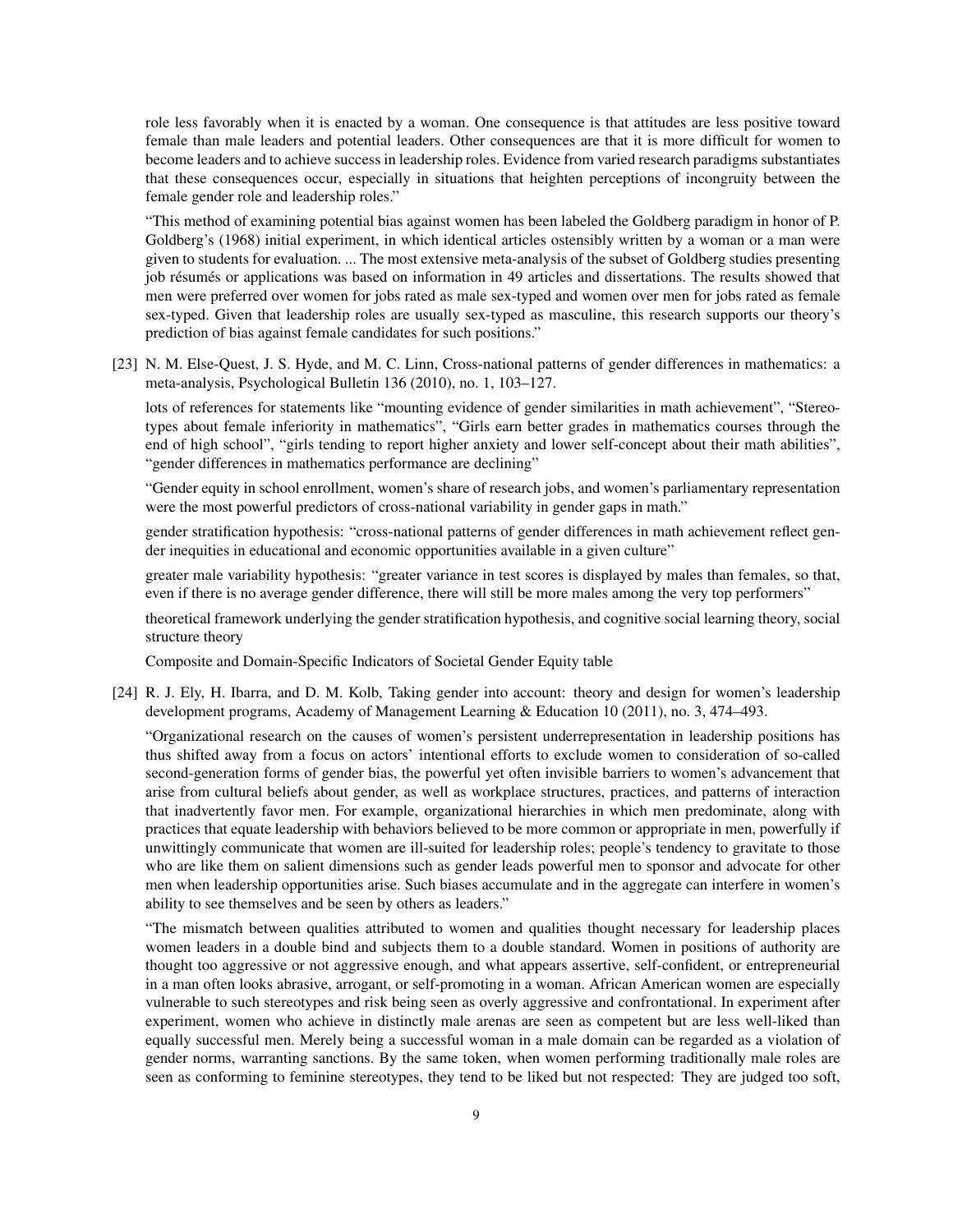emotional, and unassertive to make tough decisions and to come across as sufficiently authoritative. In short, women can face trade-offs between competence and likability in leadership roles."

"[T]he composition of one's informal network can open doors to leadership opportunities, determine who will see and grant (or not) one's leadership claims, and shape what one learns in the process. ... In settings where men predominate in positions of power, women have a smaller pool of high-status, same-gender contacts on which to draw and fewer ties to powerful, high-status men. Both white women and women of color cite lack of access to influential colleagues with whom to network as a major barrier to advancement."

tons of references to studies supporting these statements

- [25] Feminist Philosophers, Childcare at conferences: how to do it, August 23, 2010; Childcare at conferences: how to do it (2), September 1, 2010. http://feministphilosophers.wordpress.com/2010/08/23/childcare-at-conferenceshow-to-do-it and http://feministphilosophers.wordpress.com/2010/09/01/childcare-at-conferences-how-to-do-it-2 (accessed July 29, 2014)
- [26] Feminist Philosophers, Gendered conference campaign, initial version December 9, 2009. http://feministphilosophers.wordpress.com/gendered-conference-campaign (accessed July 28, 2014)

"All-male events and volumes help to perpetuate the stereotyping of philosophy as male. This in turn to contributes to implicit bias against women in philosophy, which very likely leads even those genuinely committed to gender equality to evaluate women's contributions as less good than men's. (It may also in some cases be caused by implicit bias, which means that women's names will leap less easily to mind than men's, but that is not our topic here.) ... It also perpetuates stereotype threat, which very likely keeps women from performing as well in philosophy as they otherwise would. ... We would like these harms to stop, and we think that a significant step toward achieving that is drawing people's attention to some of their causes."

also a nice FAQ and how-to page

- [27] Feministe, Female conference speaker bingo: a bingo card full of excuses for not having more female speakers at STEM conferences. http://www.feministe.us/blog/archives/2012/09/24/why-arent-there-more-women-atstem-conferences-this-time-its-statistical/female-conference-speaker-bingo (accessed July 28, 2014)
- [28] Geek Feminism, Conference anti-harassment/Policy. http://geekfeminism.wikia.com/wiki/Conference antiharassment/Policy (accessed July 29, 2014)
- [29] Geek Feminism, Ten tips for getting more female speakers, August 11, 2009. http://geekfeminism.org/2009/08/11/ten-tips-for-getting-more-women-speaker (accessed July 29, 2014)
- [30] A. Gheaus, Three cheers for the token woman, Social Science Research Network, March 5, 2013. http://ssrn.com/abstract=2228632 (accessed July 28, 2014)

a nuanced and extremely well-written essay that more deeply explores the question "was I invited to speak at this conference just because I'm a woman?"

"If women were invited on the sole ground of their sex, this would indeed pose the threat of humiliation and of undermining women's achievements. But nobody suggests including women on the sole ground of their sex; being a woman should be acknowledged as one of the legitimate reasons, alongside competence, for including women. Here I argue that in some contexts there are several legitimate grounds—independent from competence—for including people in positions of visibility and prestige and that sometimes sex can be such a legitimate reason. If this is true, there is nothing wrong with being a token woman—although a lot is wrong with what makes tokenism possible!—and it is important to overcome the ambivalence of those who may be, at some point, a token women."

"The gendered conference campaign (henceforth the GCC) is an initiative supported by growing number of philosophers who believe that the discipline of philosophy is overly dominated by men. Male domination is both expressed and perpetuated through the existence of too many male-only conference and edited volumes. This state of affairs is deemed to contribute to the (possibly unconscious) stereotype that philosophy is best done by men, a stereotype which the proponents of GCC think is detrimental to women in two ways. First, because it undermines the self-confidence of women who aspire to become professional philosophers, or to remain in this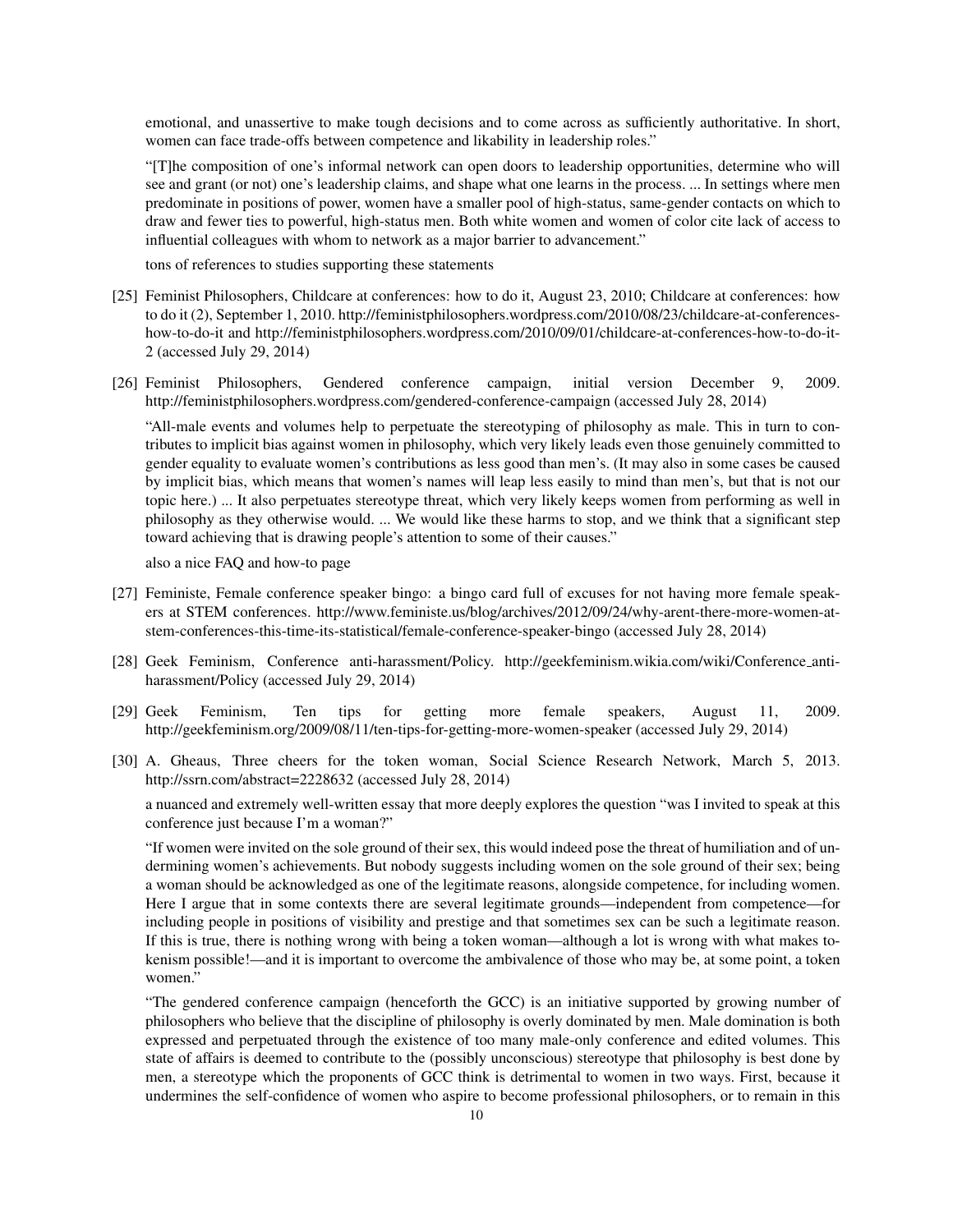exceptionally competitive profession. Second, the stereotype feeds the conscious or unconscious biases against women of the people who decide the fate of those who aspire to become or remain in the profession. The GCC supporters believe that conference organisers and volume editors should strive to include women philosophers amongst the invited speakers and authors in order to fight the stereotype of philosophy as a male subject. Because the existence and scope of implicit bias is disputed, this paper does not assume it. If implicit bias is as pervasive and uncontrollable as the proponents of the GCC believe it is, this lends additional force to the reasoning I propose here. But even without believing in implicit bias, it is reasonable to think that more gender-balance within professional philosophy will contribute to fairer chances for existing and would-be female philosophers, by making sex a less salient characteristic and so by sending the general message that people of both sexes can be professional philosophers."

"Anne Phillips—an advocate of female quotas in politics—encourages us to: 'query the startling presumption that existing incumbents were chosen on merit. One of the points raised in the wider literature is that, even in the most seemingly meritocratic of systems—the selection of students for academic courses or the appointment of academics to university jobs—there is normally a cluster of vaguer characteristics which can override the stricter numerical hierarchy of grades or publications or degrees, always moderated by additional criteria. These more qualitative criteria [(]'personality', 'character', whether the candidates will 'fit in') often favour those who are most like the people conducting the interview: more starkly, they often favour the men."'

[31] C. Goldin and C. Rouse, Orchestrating impartiality: the impact of "blind" auditions on female musicians, The American Economic Review 90 (2000), no. 4, 715–741.

"We find, using our audition sample in an individual fixed-effects framework, that the screen increases the probability a woman will be advanced out of a preliminary round when there is no semifinal round. The screen also greatly enhances the likelihood a female contestant will be the winner in a final round. Using both the roster and auditions samples, and reasonable assumptions, the switch to blind auditions can explain about one-third of the increase in the proportion [of] female[s] among new hires (whereas another one-third is the result of the increased pool of female candidates)."

[32] C. Good, A. Rattan, and C. S. Dweck, Why do women opt out? Sense of belonging and women's representation of mathematics, Journal of Personality and Social Psychology 102 (2012), no. 4, 700–717.

created a "sense of belonging in math" tool, which predicted "college students' intent to pursue math in the future".

"[S]tudents' perceptions of 2 factors in their math environment—the message that math ability is a fixed trait and the stereotype that women have less of this ability than men—worked together to erode women's, but not men's, sense of belonging in math. ... [T]he message that math ability could be acquired protected women from negative stereotypes...."

references for stereotype threat: "ability-impugning stereotypes such as these can trigger psychological processes that can undermine the performance of stereotyped individuals, including females in math"

references for implicit theories of intelligence: believing math to be a "fixed trait" can "turn students away from challenges that might undermine their belief that they have high ability", while believing math to be a "malleable quality" can make students "seek challenges that can result in better learning" and "remain highly strategic and effective in the face of setbacks, even showing enhanced motivation and performance"

[33] T. Greenwald, M. Banaji, and B. Nosek, Take a test: preliminary information, Project Implicit. https://implicit.harvard.edu/implicit/takeatest.html (accessed August 23, 2014)

you can take your very own implicit biases tests

[34] L. Guiso, F. Monte, P. Sapienza, and L. Zingales, Culture, gender, and math, Science 320 (2008), 1164–1165.

"(i) The World Economic Forum's Gender Gap Index (GGI) reflects economic and political opportunities, education, and well-being for women (see chart). (ii) From the World Values Surveys (WVSs), we constructed an index of cultural attitudes toward women based on the average level of disagreement to such statements as: "When jobs are scarce, men should have more right to a job than women." (iii) The rate of female economic activity reflects the percentage of women age 15 and older who supply, or are available to supply, labor for the production of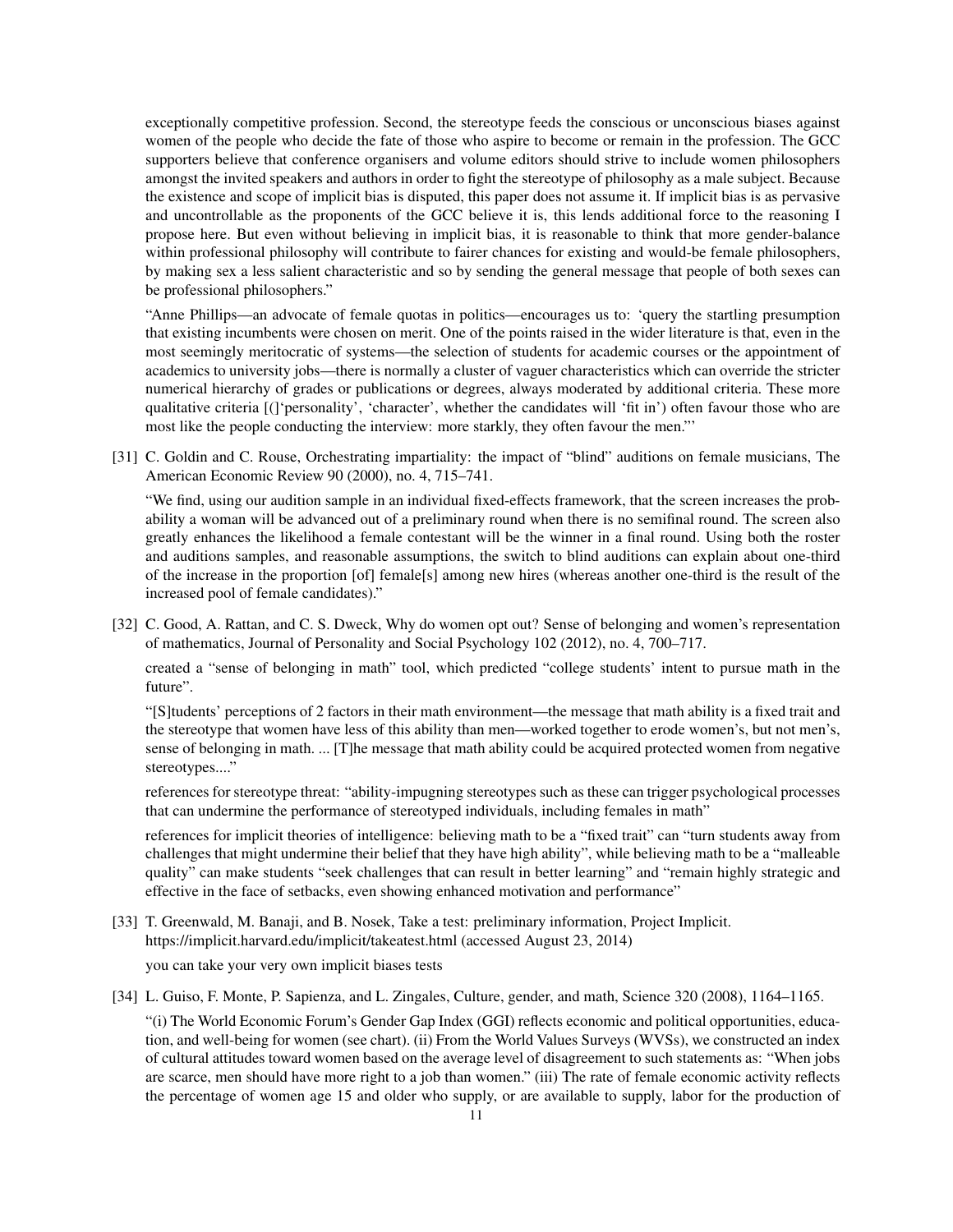goods and services. (iv) The political empowerment index computed by the World Economic Forum measures women's political participation, which is less dependent on math skills than labor force participation. These four measures are highly correlated."

"We find a positive correlation between gender equality and gender gap in mathematics. ... These results are true not only at the mean level, but also in the tail of the distribution."

"This interaction between gender gap and GGI remains significant even when we insert an interaction between gender and log of GDP per capita, which suggests that the improvement in math scores is not just related to economic development, but to the improvement of the role of women in society."

Reading scores are similarly affected by GGI.

Not an effect of biological factors (replicates in groups with small genetic difference).

"This evidence suggests that intra-gender performance differences in reading versus mathematics and in arithmetic versus geometry are not eliminated in a more gender-equal culture. By contrast, girls' underperformance in math relative to boys is eliminated in more gender-equal cultures. In more gender-equal societies, girls perform as well as boys in mathematics and much better than them in reading. These findings shed some light on recent trends in girls' educational achievements in the United States, where the math gender gap has been closing over time."

[35] A. Hegewisch, C. Williams, H. Hartmann, and S. K. Hudiburg, The gender wage gap: 2013, Institute for Women's Policy Research Fact Sheet #C423, September 2014. http://www.iwpr.org/publications/pubs/thegender-wage-gap-2013 (accessed September 16, 2014)

"The ratio of women's and men's median annual earnings was 78.3 percent for full-time/year-round workers in 2013. This means the gender wage gap for full-time/year-round workers is 21.7 percent."

"An alternative measure of the wage gap, the ratio of women's to men's median weekly earnings for full-time workers—was 82.1 percent in 2013."

These numbers have been basically static for the past decade.

[36] M. E. Heilman, The impact of situational factors on personnel decisions concerning women: varying the sex composition of the applicant pool, Organizational Behavior and Human Performance 26 (1980), 386–395.

"One hundred male and female MBA students evaluated a woman applicant for a managerial position when the proportion of women in the applicant pool was varied. Results indicated that personnel decisions of both males and females were significantly more unfavorable when women represented 25% or less of the total pool. Additional findings suggest that this effect was mediated by the degree to which sex stereotypes predominated in forming impressions of applicants. The results were interpreted as supportive of the thesis that situational factors can function to reduce the adverse effects of sex stereotypes in employment settings."

[37] M. E. Heilman, M. C. Simon, and D. P. Repper, Intentionally favored, unintentionally harmed? impact of sexbased preferential selection on self-perceptions and self-evaluations, Journal of Applied Psychology 72 (1987), no. 1, 62–68.

"It had been proposed that sex-based preferential selection procedures would have negative consequences only for women because they, as a group, are unlikely to be confident about their ability to succeed in a leadership position, whereas men, as a group, are confident about their ability in this regard. Women's performance apprehensions were therefore expected to be exacerbated by the ambiguity of [sex-based] preferential selection and alleviated by the reaffirmation of competence inherent in merit-based selection, giving rise to differential evaluations of self and performance. Our results are consistent with this idea and, indeed, lend support to it."

"As predicted, the method of leader selection had effects only on women, not on men."

"When selected on the basis of sex, women devalued their leadership performance, took less credit for successful outcomes, and reported less interest in persisting as leader; they also characterized themselves as more deficient in general leadership skills."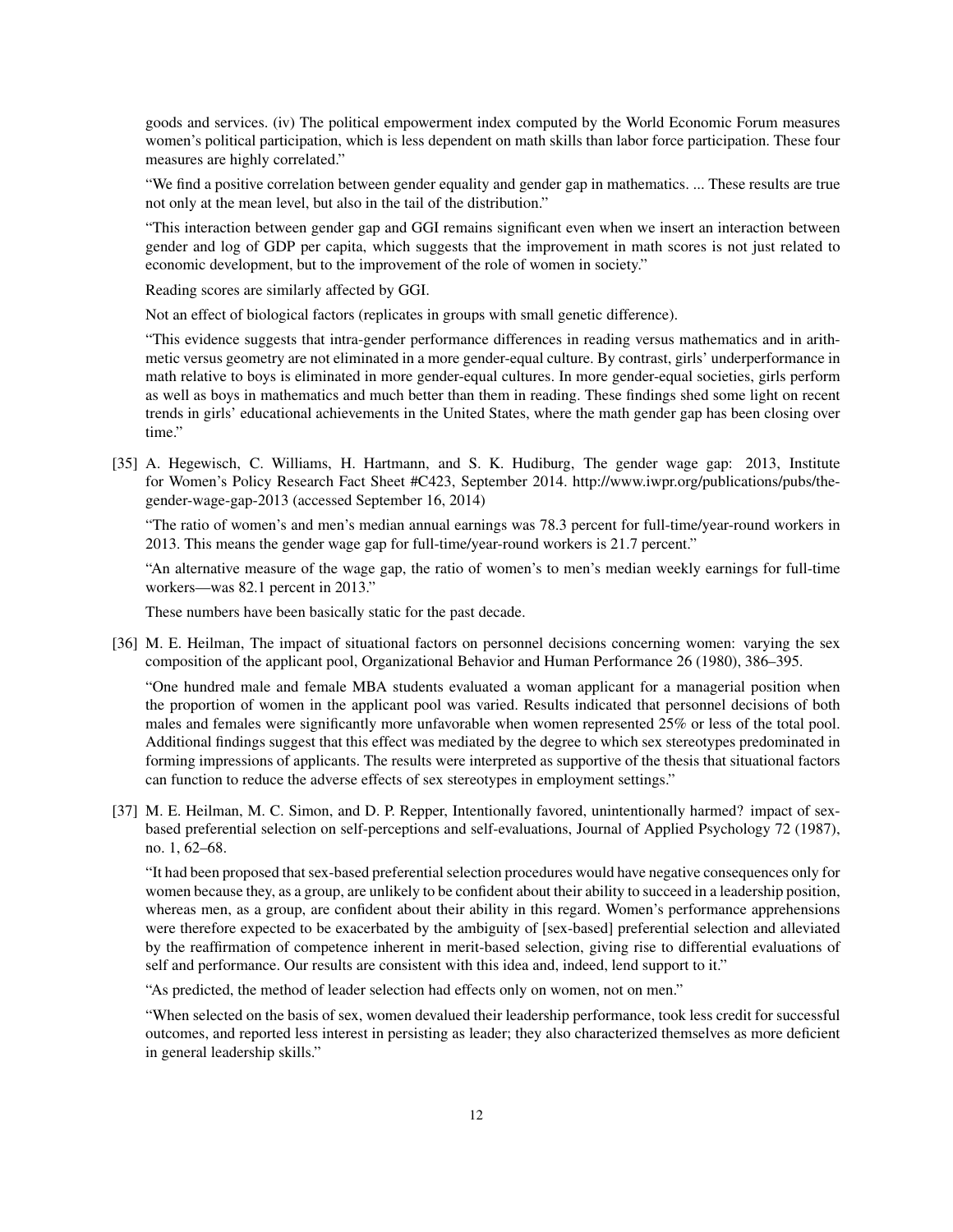[38] M. E. Heilman, A. S. Wallen, D. Fuchs, and M. M. Tamkins, Penalties for success: reactions to women who succeed at male gender-typed tasks, Journal of Applied Psychology 89 (2004), no. 3, 416–427.

"(a) [W]hen women are acknowledged to have been successful, they are less liked and more personally derogated than equivalently successful men; (b) these negative reactions occur only when the success is in an arena that is distinctly male in character; and (c) being disliked can have career-affecting outcomes, both for overall evaluation and for recommendations concerning organizational reward allocation. These results were taken to support the idea that gender stereotypes can prompt bias in evaluative judgments of women even when these women have proved themselves to be successful and demonstrated their competence. The distinction between prescriptive and descriptive aspects of gender stereotypes is considered, as well as the implications of prescriptive gender norms for women in work settings."

[39] A. Hess, Why women aren't welcome on the internet, Pacific Standard 11 (Jan/Feb 2014), 36–47. http://www.psmag.com/navigation/health-and-behavior/women-arent-welcome-internet-72170 (accessed September 8, 2014)

A thoroughly horrifying account of how women are treated online.

"Accounts with feminine usernames incurred an average of 100 sexually explicit or threatening messages a day. Masculine names received 3.7."

Trigger warning for rape threats, torture threats, and death threats.

[40] J. S. Hyde, S. M. Lindberg, M. C. Linn, A. Ellis, and C. Williams, Gender similarities characterize math performance, Science 321 (2008), 494–495.

scores on standardized tests are essentially equal now between boys and girls

"For whites, the ratios of boys:girls scoring above the 95th percentile and 99th percentile are 1.45 and 2.06, respectively, and are similar to predictions from theoretical models. For Asian Americans, ratios are 1.09 and 0.91, respectively. Even at the 99th percentile, the gender ratio favoring males is small for whites and is reversed for Asian Americans. If a particular specialty required mathematical skills at the 99th percentile, and the gender ratio is 2.0, we would expect 67% men in the occupation and 33% women. Yet today, for example, Ph.D. prorgams in engineering average only about 15% women."

they examined test problems on a knowledge framework: Level 1 (recall), Level 2 (skill/concept), Level 3 (strategic thinking), Level 4 (extended thinking). they lamented the fact that tests associated with No Child Left Behind included essentially no Level 3/4 problems at all. They found some Level 3 problems associated to National Assessment of Educational Progress data; gender differences on these problems were quite small.

"Conclusion. Our analysis shows that, for grades 2 to 11, the general population no longer shows a gender difference in math skills, consistent with the gender similarities hypothesis. There is evidence of slightly greater male variability in scores, although the causes remain unexplained. Gender differences in math performance, even among high scorers, are insufficient to explain lopsided gender patterns in participation in some STEM fields. An unexpected finding was that state assessments designed to meet NCLB requirements fail to test complex problem-solving of the kind needed for success in STEM careers, a lacuna that should be fixed."

[41] J. S. Hyde and J. E. Mertz, Gender, culture, and mathematics performance, Proc. Nat. Acad. Sci. USA 106 (2009), 8801–8807.

"Contemporary data indicate that girls in the U.S. have reached parity with boys in mathematics performance, a pattern that is found in some other nations as well. ... [S]tudies find more males than females scoring above the 95th or 99th percentile, but this gender gap has significantly narrowed over time in the U.S. and is not found among some ethnic groups and in some nations. Furthermore, data from several studies indicate that greater male variability with respect to mathematics is not ubiquitous. Rather, its presence correlates with several measures of gender inequality. Thus, it is largely an artifact of changeable sociocultural factors, not immutable, innate biological differences between the sexes. ... [W]e document the existence of females who possess profound mathematical talent. Finally, we review mounting evidence that both the magnitude of mean math gender differences and the frequency of identification of gifted and profoundly gifted females significantly correlate with sociocultural factors, including measures of gender equality across nations."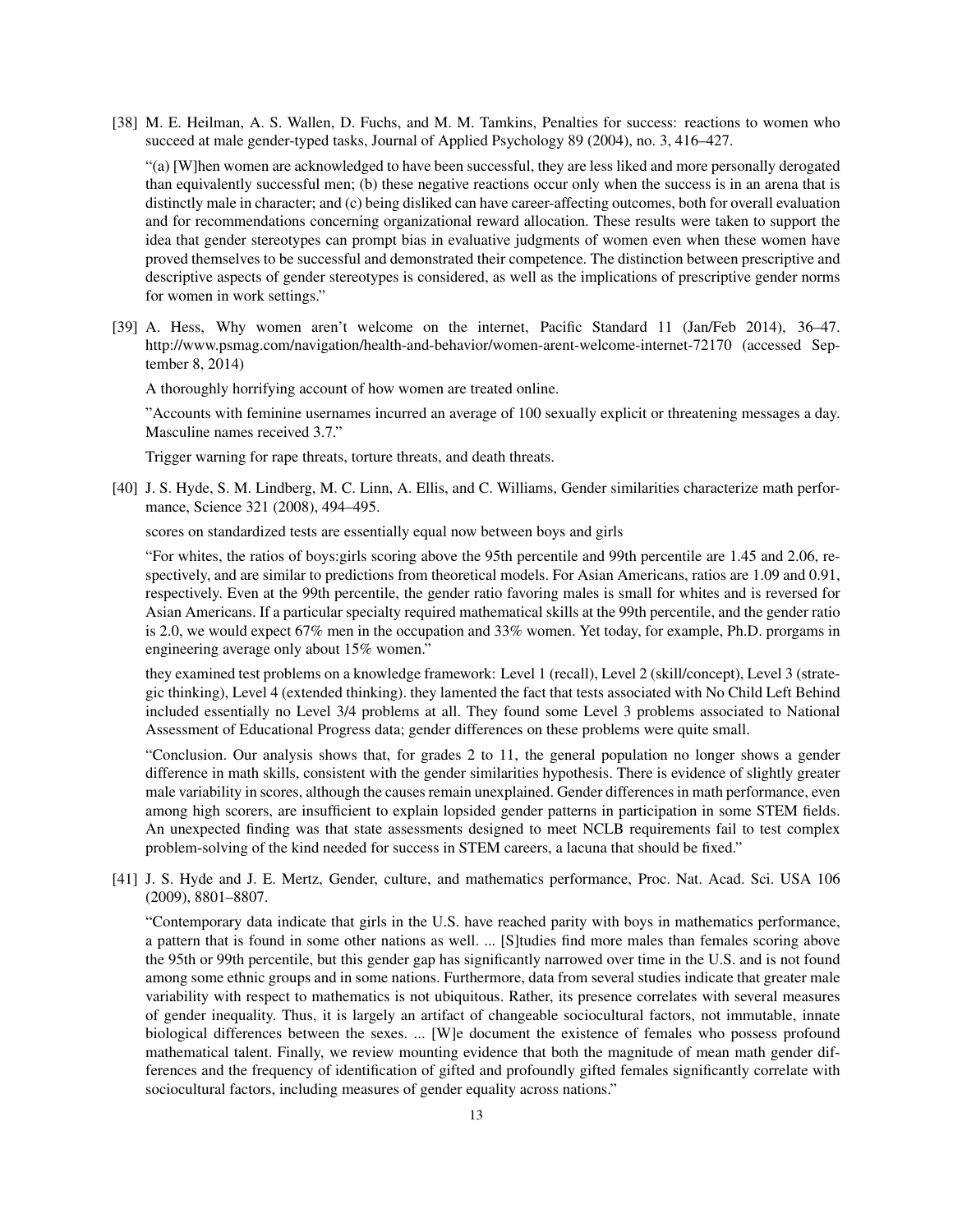- [42] Institute for Mathematics and its Applications, Diversity at IMA. https://www.ima.umn.edu/diversity (accessed August 23, 2014)
- [43] L. A. Isbell, T. P. Young, and A. H. Harcourt, Stag parties linger: continued gender bias in a female-rich scientific discipline, PLOS ONE 7 (2012), no. 11, e49682.

"Discussions about the underrepresentation of women in science are challenged by uncertainty over the relative effects of the lack of assertiveness by women and the lack of recognition of them by male colleagues because the two are often indistinguishable. They can be distinguished at professional meetings, however, by comparing symposia, which are largely by invitation, and posters and other talks, which are largely participant-initiated. Analysis of 21 annual meetings of the American Association of Physical Anthropologists reveals that within the subfield of primatology, women give more posters than talks, whereas men give more talks than posters. But most strikingly, among symposia the proportion of female participants differs dramatically by the gender of the organizer. Male-organized symposia have half the number of female first authors (29%) that symposia organized by women (64%) or by both men and women (58%) have, and half that of female participation in talks and posters (65%). We found a similar gender bias from men in symposia from the past 12 annual meetings of the American Society of Primatologists. The bias is surprising given that women are the numerical majority in primatology and have achieved substantial peer recognition in this discipline."

need women on organizing committees

[44] Joint Mathematics Meetings, Child care grants, 2015 Joint Mathematics Meetings (San Antonio, TX). http://jointmathematicsmeetings.org/meetings/national/jmm2015/2168 childcare (accessed September 16, 2014)

"The AMS and the MAA will provide approximately 40 reimbursement grants of US\$250 per family to help with the cost of child care for a number of registered participants at 2015 JMM. The funds may be used for child care that frees a parent to participate more fully in the JMM."

[45] JSConf EU 2012, Beating the odds—how we got 25% women speakers for JSConf EU 2012. http://2012.jsconf.eu/2012/09/17/beating-the-odds-how-we-got-25-percent-women-speakers.html (accessed July 29, 2014)

"When I'd talk to men about the conference and ask if they felt like they had an idea to submit for a talk, they'd always start brainstorming on the spot. I'm not generalizing—every guy I talked to about speaking was able to come up with an idea, or multiple ideas, right away . . . and yet, overwhelmingly the women I talked to with the same pitch deferred with a, 'well, but I'm not an expert on anything', or 'I wouldn't know what to submit, or yes but I'm not a lead [title], so you should talk to my boss and see if he'd want to present."'

what a disparity between the percentage of males submitting, and the number of female submissions ranked above the vast majority of them.

[46] J. M. Kane and J. E. Mertz, Debunking myths about gender and mathematics performance, Notices of the AMS 59 (2012), no. 1, 10–21.

gender-stratified hypothesis: "boys and girls may be born similar in their innate intellectual potential but end up displaying differences due to a variety of sociocultural factors present in their environment"

gap due to inequity hypothesis: "the gap between boys' and girls' mathematics performance is due to differences in opportunities available to males versus females"

greater male variability hypothesis: "variability in intellectual abilities is intrinsically greater among males"

"The Gender Gap Index (GGI) is a composite, weighted measure of the gap between men and women with respect to economic participation, educational attainment, political empowerment, and health."

difference between GGI and the Social Watch Group's GEI: the GEI reflects overall wealth less, and "typically yielded slightly higher correlations with mathematics performance"

"In support of the gender-stratified hypothesis, we show here that greater male variability and gender gap in mathematics performance, when present, are both largely artifacts of a complex variety of sociocultural factors rather than intrinsic differences, co-educational schooling, or specific religious following per se. Importantly, we document that mathematics performance for both boys and girls exhibits a strong positive correlation with some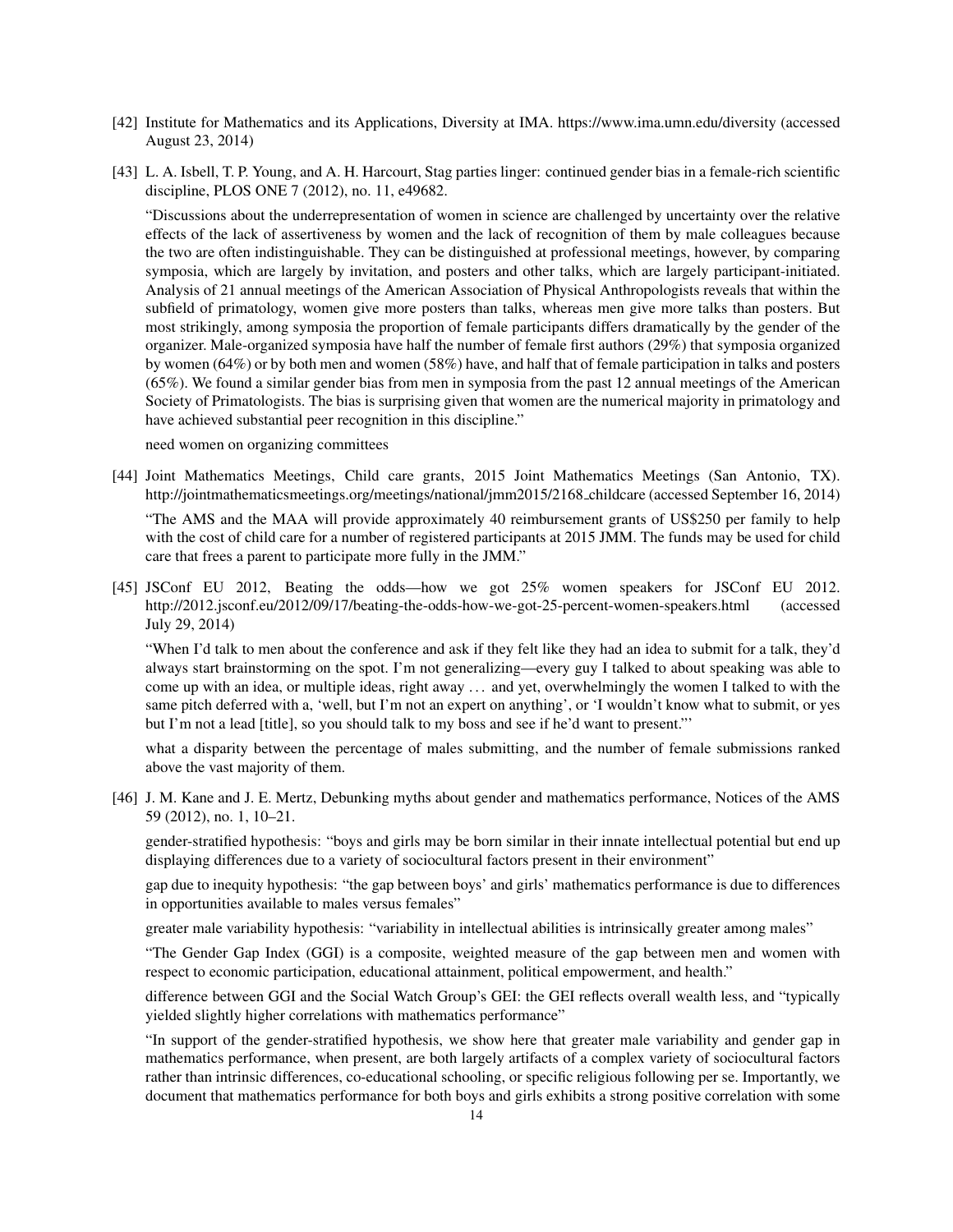measures of gender equity, especially participation rates and salaries of women in the paid labor force relative to men."

"equity indexes and gender gap in mean mathematics performance do not reproducibly correlate; that is, while girls' scores increase as equity indexes increase, boys' scores do likewise."

[47] K. Kaplan, Unmasking the impostor, Nature 459 (2009), 468–469.

a succinct but thorough description of what it's like to experience the "impostor phenomenon", how it affects people's careers, and steps that may help in "purging that inner critic". examples of, and quotes from, women who experience it

[48] E. Kaschak, Sex bias in student evaluations of college professors, Psychology of Women Quarterly 2 (1978), no. 3, 235–242.

"Sex, which would be an entirely irrelevant variable, seemed to be the crucial one on which faculty members were evaluated by male students. ... The women students in this study rated female professors equally with male professors.... [M]ales, to a greater extent than females, are clearly biased by supposedly irrelevant information the sex of the professor."

[49] S. Knobloch-Westerwick, C. J. Glynn, and M. Huge, The Matilda effect in science communication: an experiment on gender bias in publication quality perceptions and collaboration interest, Science Communication 35 (2013), no. 5, 603–625.

From the abstract: "Participants rated conference abstracts ostensibly authored by females or males, with author associations rotated. The abstracts fell into research areas perceived as gender-typed or gender-neutral to ascertain impacts from gender typing of topics. Publications from male authors were associated with greater scientific quality, in particular if the topic was male-typed. Collaboration interest was highest for male authors working on male-typed topics. Respondent sex did not influence these patterns."

"Although ideally scientists would communicate with each other in unbiased fashion, living up to an ideal marketplace of ideas, patterns of stereotyping may still apply." (cf. Tech is not a meritocracy)

"Rossiter (1993) introduced the term Matilda effect for a systematic underrecognition of female scientists. The term has been coined with reference to the well-known "Matthew effect" (Merton, 1968)—overrecognition of those at the top of the scientific profession, even credit misallocation to scientists who are already well known."

"Compared with their male counterparts, they receive grants less often and receive smaller grant allocations, fewer citations, and fewer scientific awards—for example, 'men were more than eight times more likely than women to win a scholarly award and almost three times more likely to win a young investigator award'. Furthermore, among recipients of career development grants, women are significantly less likely than men to obtain subsequent academic success for a number of criteria, such as receiving major grants, getting promoted, and holding academic leadership positions. Evaluation biases against women may play a role in this context. In fact, faculty recommendation letters have been found to differ in language use and praise by sex of the evaluated individual, favoring males. Yet women likely benefit from a blind peer review process, as it reduces gender biases through author anonymity. Taken together, the data suggest a 'pervasive culture of negative bias—whether conscious or unconscious—against women in academia'." This paragraph alone had nine citations to supporting research.

"A bias against female scholars extended further to young scholars' interest in exchange and collaboration. Overall, male authors were perceived as more attractive for such interpersonal connections if they worked on maletyped topics compared to gender-neutral or female-typed topics. On the other hand, female authors fostered greater Collaboration Interest if they were associated with work on female-typed topics compared to genderneutral topics." The very fact that some fields are male-typed or female-typed [49, Table 1 on page 612] is thus a huge part of the problem. Note this extends to leadership, which is male-typed.

[50] M. Lalin, Attending conferences with small children, *What's new*, August 20, 2014. http://terrytao.wordpress.com/2014/08/20/matilde-lalin-attending-conferences-with-small-children (accessed August 20, 2014)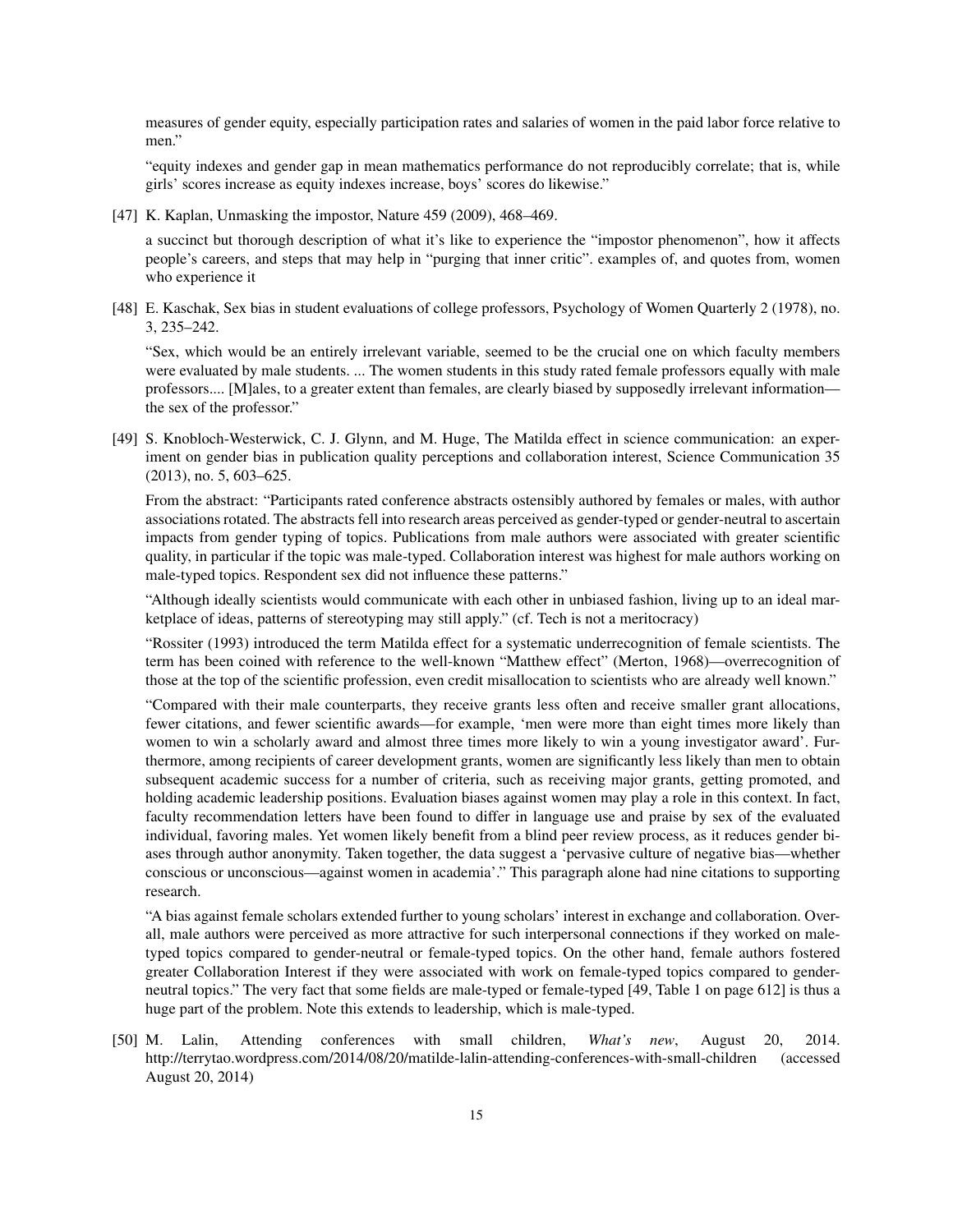"The mother of a nursing infant that wishes to attend a conference has three options:

- (a) Bring the infant and a relative/friend to help caring for the infant. ...
- (b) Bring the infant and hire someone local (a nanny) to help caring for the infant. ...
- (c) Travel without the infant and pump milk regularly. ...

"It is important to keep in mind that each option has its own set of challenges (even when expenses and facilities are all covered) and that different families may be restricted in their choice of options for a variety of reasons. It is therefore important that all these three options be facilitated."

"[H]aving to make choices about what to miss in the conference is very hard. While talks are important, so are the opportunities to meet people and discuss mathematics that happen during breaks and social events."

includes a "Hall of Fame for those organizations that are already supporting nursing mothers' travels in mathematics", and ends with action items for conference organizers

[51] S. M. Lindberg, J. S. Hyde, J. L. Petersen, and M. C. Linn, New trends in gender and mathematics performance: A meta-analysis, Psychol. Bull. 136 (2010), 1123–1135.

"Mathematics and science are stereotyped as male domains. Stereotypes about female inferiority in mathematics are prominent among children and adolescents, parents, and teachers. Although children may view boys and girls as being equal in mathematical ability, they nonetheless view adult men as being better at mathematics than adult women. Implicit attitudes that link men and mathematics have been demonstrated repeatedly in studies of college students.

"Parents believe that their sons' mathematical ability is higher than their daughters'. In one study, fathers estimated their sons' mathematical IQ at 110 on average, and their daughters' at 98; mothers estimated 110 for sons and 104 for daughters. Teachers, too, tend to stereotype mathematics as a male domain. In particular, they overrate boys' ability relative to girls'." Those two paragraphs alone cite ten studies.

"Stereotype threat effects (C. M. Steele, 1997; C. M. Steele & Aronson, 1995) have been found for women in mathematics. In the standard paradigm, half the participants (talented college students) are told that the math test they are about to take typically shows gender differences (threat condition), and the other half are told that the math test is gender fair and does not show gender differences (control). Studies have found that college women underperform compared with men in the threat condition but perform equal to men in the control condition, indicating that priming for gender differences in mathematics indeed impairs girls' math performance. Stereotype threat effects have been found in children as early as kindergarten. Other research, measuring implicit stereotypes about gender and math, has found that these implicit stereotypes predict performance in a calculus course."

Averaged over all studies, gender difference was negligible: mean of 0.05, histogram bell-curve-shaped, standard deviation around 0.5.

One of the few effects that is still present: "Overall, we conclude that a small gender difference favoring boys in complex problem solving is still present in high school. Multiple factors may account for this gender gap. As noted earlier, girls are less likely to take physics than boys are, and complex problem solving is taught in physics classes, perhaps even more than in math classes. Gender differences in patterns of interest may play a role, although these patterns, too, are shaped by culture. Moreover, even in very recent studies, parents and teachers give higher ability estimates to boys than to girls, and the effects of parents' and teachers' expectations on children's estimates of their own ability and their course choices are well documented."

- [52] G. Martin, Addressing the underrepresentation of women in mathematics conferences, in preparation.
- [53] H. A. Medina, Doctorate degrees in mathematics earned by blacks, Hispanics/Latinos, and Native Americans: a look at the numbers, Notices of the AMS 51 (2004), no. 7, 772–775.
- [54] K. L. Milkman, M. Akinola, and D. Chugh, What happens before? a field experiment exploring how pay and representation differentially shape bias on the pathway into organizations, preprint.

"In our experiment, professors were contacted by fictional prospective students seeking to discuss research opportunities before applying to a doctoral program. Students' names were randomly assigned to signal gender and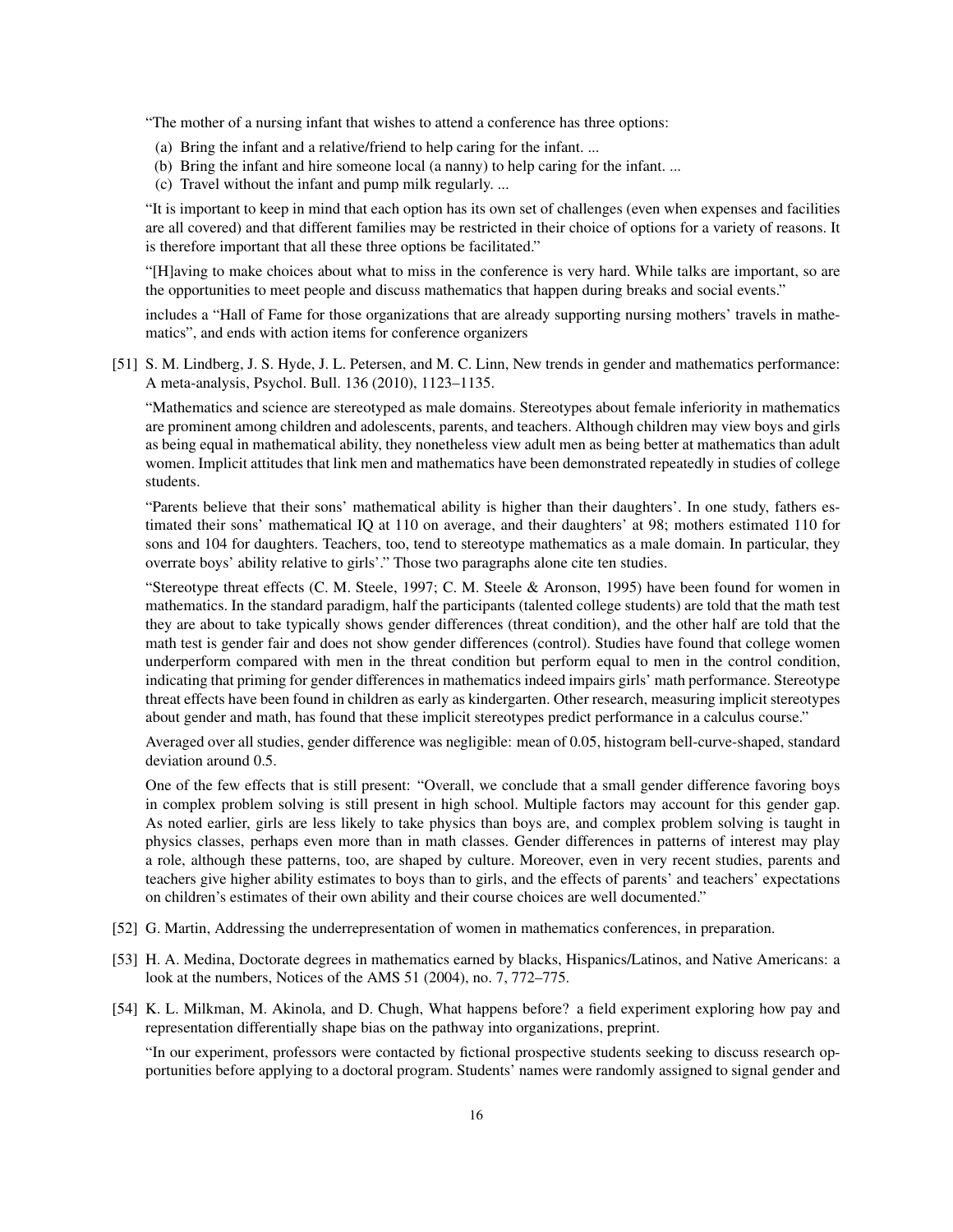race, but messages were otherwise identical. Faculty ignored requests from women and minorities at a higher rate than requests from Caucasian males, particularly in higher-paying disciplines and private institutions."

[55] C. A. Moss-Racusin, J. F. Dovidio, V. L. Brescoll, M. J. Graham, and J. Handelsman, Science faculty's subtle gender biases favor male students, Proceedings of the National Academy of Science of the USA 109 (2012), no. 41, 16474–16479.

"[S]cience faculty from research-intensive universities rated the application materials of a student—who was randomly assigned either a male or female name—for a laboratory manager position. Faculty participants rated the male applicant as significantly more competent and hireable than the (identical) female applicant. These participants also selected a higher starting salary [14% on average] and offered more career mentoring to the male applicant. The gender of the faculty participants did not affect responses...."

"[T]he female student was less likely to be hired than the identical male because she was viewed as less competent overall."

"The fact that faculty members' bias was independent of their gender, scientific discipline, age, and tenure status suggests that it is likely unintentional, generated from widespread cultural stereotypes rather than a conscious intention to harm women."

[56] C. Munsch, Flexible work, flexible penalties: the effect of gender, childcare, and type of request on the flexibility bias, preprint.

from ASA press release: "Among those who read the scenario in which a man requested to work from home for childcare related reasons, 69.7 percent said they would be 'likely' or 'very likely' to approve the request, compared to 56.7 percent of those who read the scenario in which a woman made the request. Almost a quarter— 24.3 percent—found the man to be 'extremely likeable', compared to only 3 percent who found the woman to be 'extremely likeable'. And, only 2.7 percent found the man 'not at all' or 'not very' committed, yet 15.5 percent found the woman 'not at all' or 'not very' committed."

[57] M. C. Murphy and C. S. Dweck, A culture of genius: How an organization's lay theories shape people's cognition, affect, and behavior, Personality and Social Psychology Bulletin 36 (2010), 283–296.

"In five studies, the authors examine how an organization's fixed (entity) or malleable (incremental) theory of intelligence affects people's inferences about what is valued, their selfand social judgments, and their behavioral decisions. In Studies 1 and 2, the authors find that people systematically shift their self-presentations when motivated to join an entity or incremental organization. People present their 'smarts' to the entity environment and their 'motivation' to the incremental environment. In Studies 3a and 4, they show downstream consequences of these inferences for participants' self-concepts and their hiring decisions. In Study 3b, they demonstrate that the effects are not due to simple priming."

"People who hold an entity theory of intelligence view it as a fixed quantity that cannot be changed very much by effort and learning, whereas people who hold an incremental theory believe intelligence is malleable and expandable."

"[P]articipants judged the club endorsing a fixed view to be less appealing than the one endorsing a malleable view of intelligence."

"[P]articipants expected to be more comfortable, to feel that they belonged more, and to believe that they would be more accepted and less likely to stick out in the organization that endorsed a malleable (vs. fixed) view of intelligence."

"Participants who interviewed with a club that endorsed a fixed view of intelligence not only displayed their smarts during the interview but also enacted the fixed-view philosophy when choosing a candidate in an unrelated hiring task. In fact, participants chose the candidate who featured her smarts 78% of the time when they themselves had previously applied to the entity club. Similarly, participants who interviewed for membership to a club that espoused a malleable theory of intelligence showed a strong trend toward displaying more motivational characteristics and went on to hire the motivated candidate 92% of the time."

Despite what we want our students to believe, our discipline has a strong view of mathematical research "power" as a fixed aspect of intelligence.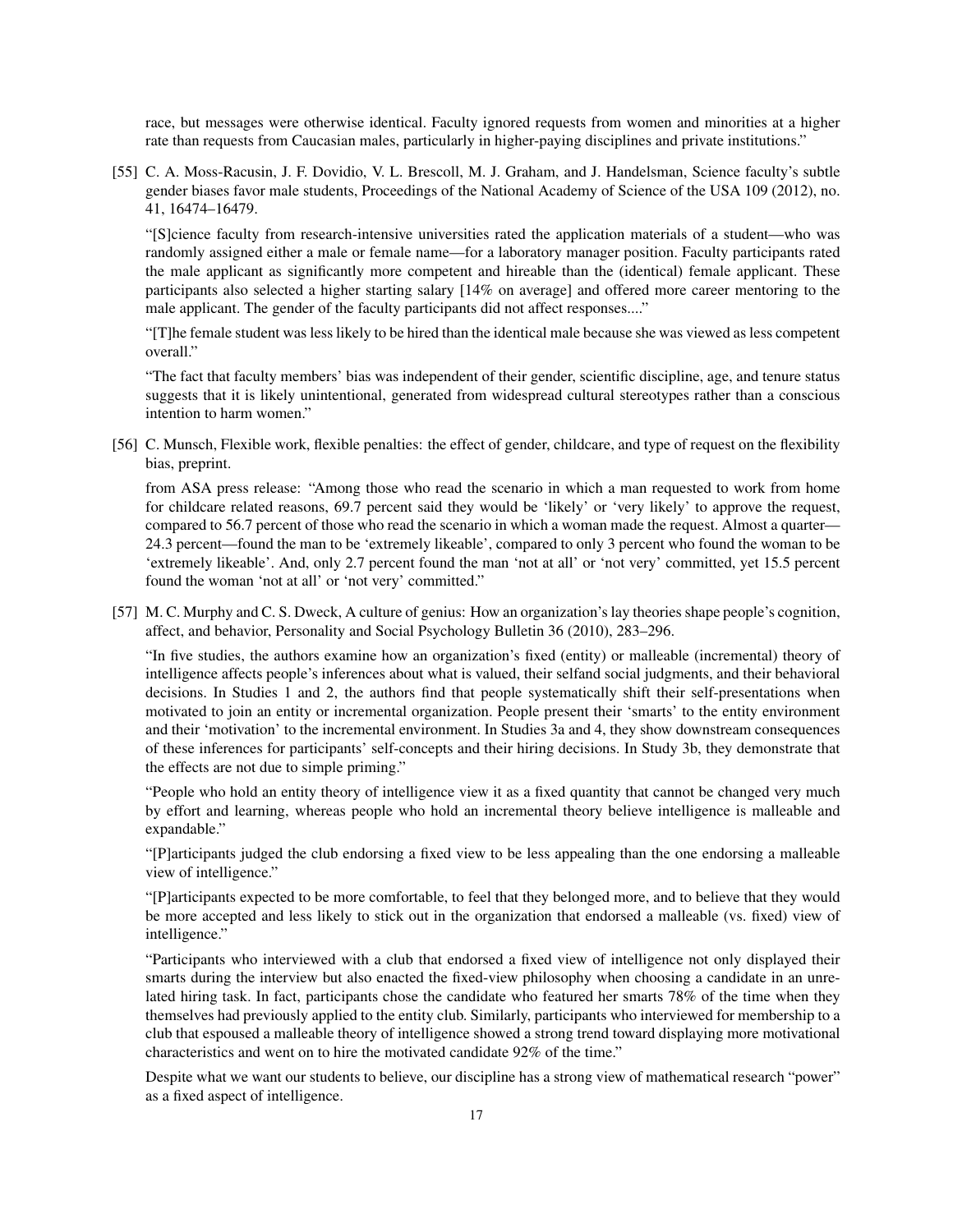[58] NSF Mathematical Sciences Institutes, Joint math institutes expertise database. http://www.mathinstitutes.org/diversity database (accessed September 15, 2014)

a database of women and underrepresented minority mathematicians, for use by NSF-sponsored math institutes (currently AIM, IAS, ICERM, IMA, IPAM, MBI, MSRI, SAMSI). Website seems to be maintained by the IMA.

[59] I. Neath, How to improve your teaching evaluations without improving your teaching, Psychological Reports 78 (1996), 1363–1372.

"Tip 1: Be Male"

"The effects of instructors' gender on evaluation ratings are complex and interact with a variety of other variables. Nonetheless, a preliminary conclusion appears to be that it is better to be male than female. Changing your gender, if female, can boost your effectiveness ratings. Students often expect more support from female faculty than from male faculty, and, when this extra effort is not forthcoming, students often downgrade their ratings of teaching effectiveness. If you are female, do not be very demanding of your students; students tend to be more critical, particularly on items measuring faculty's availability and course stimulation when the instructor is female. This effect is compounded if you teach a technical course, particularly to liberal arts majors. If you do happen to be female and, for whatever reason, do not wish to become male, all is not lost. The Bem Sex-role Inventory is a scale that measures the preponderance of masculine and feminine traits in an indvidual. Study the scale and learn how to be less feminine and more androgynous; your ratings will improve." That paragraph alone cites seven studies.

[60] M. Niederle and L. Vesterlund, Explaining the gender gap in math test scores: the role of competition, Journal of Economic Perspectives 24 (2010), no. 2, 129–144.

Males' greater (over)confidence leads them to select more difficult and more math-intensive paths than females.

"Over the past 20 years, the fraction of males to females who score in the top five percent in high school math has remained constant at two to one (Xie and Shauman, 2003). Examining students who scored 800 on the math SAT in 2007, Ellison and Swanson (in this issue) also find a two to one male–female ratio. Furthermore, they find that the gender gap widens dramatically when examining the right tail of the performance distributions for students who participate in the American Mathematics Competitions."

"We will present results that suggest that the abundant and disturbing evidence of a large gender gap in mathematics performance at high percentiles in part may be explained by the differential manner in which men and women respond to competitive test-taking environments."

"Our results show that women shy away from competition while men embrace it and this difference is explained by gender differences in confidence and in attitudes toward competition. A consequence is that from a payoff-maximizing perspective, too few high-performing women and too many low-performing men enter the tournament." [note: performance gap for mixed-sex tournaments far larger than for single-sex tournaments]

"Girls and boys with the same math test scores have very different assessments of their relative ability (for example, Eccles, 1998). Conditional on math performance, boys are more overconfident than girls, and this gender gap is greatest among gifted children (Preckel, Goetz, Pekrun, and Kleine, 2008). The strong gender stereotype that boys are better at math may help to explain this gender gap in confidence."

"Dee (2007) and Carrell, Page, and West (2009) study the effect of a teacher's gender on performance. Having a female math or science teacher improves the math and science performances by females, and the effect is particularly large for the gifted female students. Using the 1999–2000 Schools and Staffing Survey (SASS), Dee (2007) estimates that in 12th grade 44 percent of science teachers and 52 percent of math teachers are female, compared to 71 percent in reading. See Bettinger and Long (2005) for evidence on college instruction."

"Stereotypes may not only influence a child's confidence directly and the manner in which the child responds to competition, it may also influence the likelihood by which the child 'chokes' in any performance setting. Stereotype threat theory (Steele, 1997) argues that a strong stereotype may harm the stereotyped individual's performance on a task because they fear confirming it. Spencer, Steele, and Quinn (1999) show that the effect of stereotype threat may be removed if in describing a test it is stated that the 'math test had revealed no gender difference in the past."'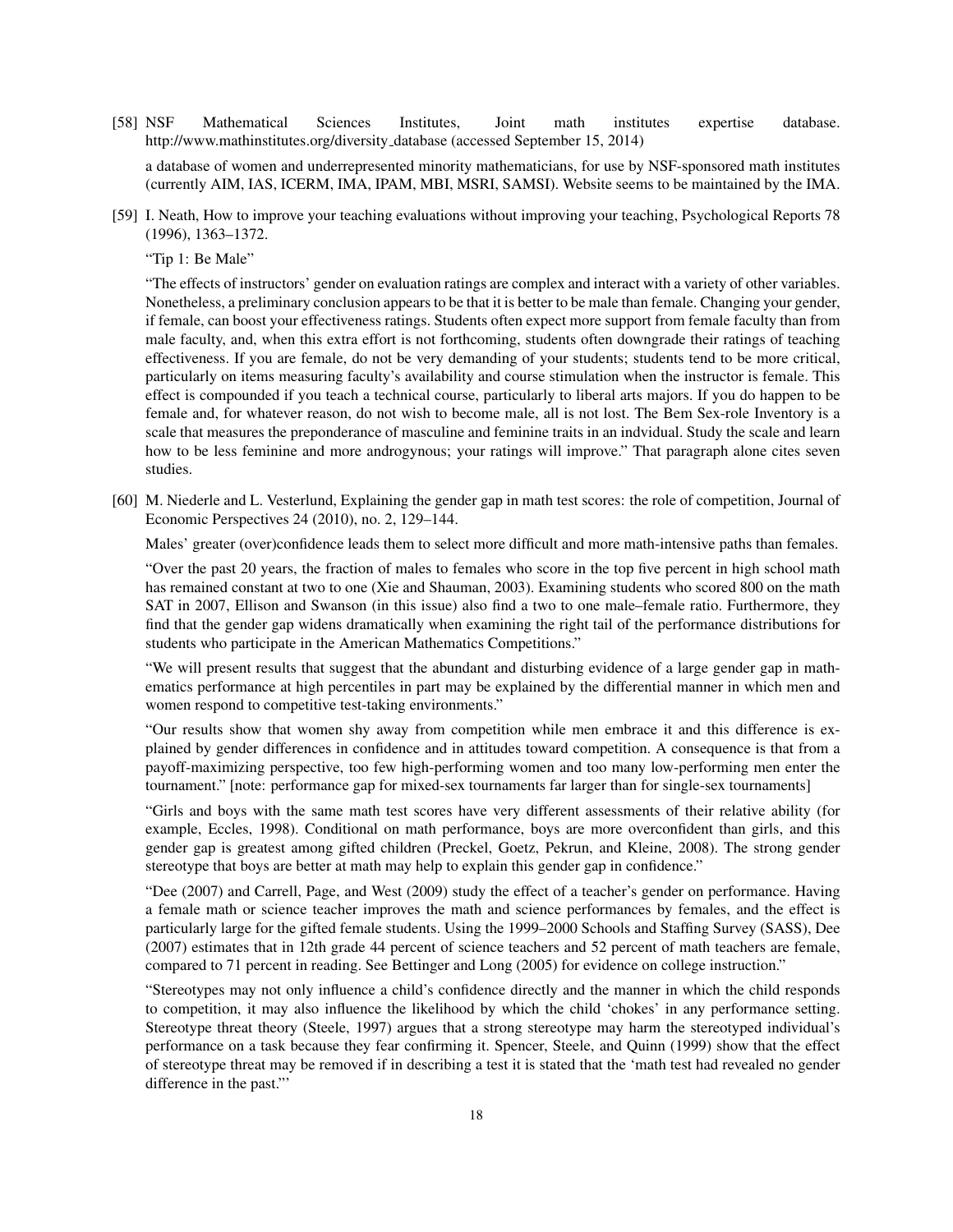"The findings by Pope and Sydnor (in this issue) are very much in line with stereotypes influencing test performance at the tail. Looking at U.S. data, they find large variation in the gender ratios of 8th graders scoring in the top 75th and 95th percentiles of the National Assessment of Educational Progress (NAEP). The test is taken by a sample of children in public schools. Consistent with beliefs inflfluencing behavior, they show that in regions where men and women are viewed as more equal there are smaller gender disparities in stereotypically male-dominated tests of math and science and in stereotypically female-dominated tests of reading."

"Our study shows that when women are guaranteed equal representation among winners [via an affirmativeaction tournament], more women and fewer men enter competitions and the change exceeds that predicted by the changes in the probability of winning that result from the introduction of affirmative action. The response causes the fraction of entrants who are women to increase from 29 to 64 percent. ... men are less overconfident and women less reluctant to compete in groups where their own gender is better represented."

[61] O'Reilly Media, Conference diversity. http://cdn.oreillystatic.com/en/assets/1/eventprovider/1/ConfDiversity.pdf (accessed July 29, 2014)

Template conference diversity statement (Creative Commons license)

[62] Organisation for Economic Co-operation and Development, How do girls compare to boys in mathematics skills?, PISA 2009 at a Glance, OECD Publishing, 2011.

data on boys' and girls' math scores on the 2009 Programme for International Student Assessment test, by the Organisation for Economic Co-operation and Development

[63] A. Prasad, Conference diversity distribution calculator. http://aanandprasad.com/diversity-calculator

"I sometimes encounter the argument that speaker line-ups that fail to adequately represent women are not the product of systemic discrimination, but rather an inevitably frequent occurrence in an industry as male-dominated as ours. ... [I]n an unbiased selection, you're significantly more likely to see more than the expected number of women than none at all."

[64] E. Pronin, T. Gilovich, and L. Ross, Objectivity in the eye of the beholder: perceptions of bias in self versus others, Psychological Review 111 (2004), 781–799.

"In the present article, we argue that people readily detect or infer a wide variety of biases in others while denying such biases in themselves."

"Studies calling for individuals to assess possible biasing influences on their own judgments and decisions have generally documented a failure to recognize such influence."

tables on pages 786–787, with lots of studies of biases and principal findings

"[P]articipants overwhelmingly reported that they personally were less susceptible to each of these biases than the average American."

"This asymmetry in attributions of bias, we have suggested, arises in part from the simple fact that people inhabit a world in which others hold opinions, make judgments, and undertake decisions that differ from their own. The attempt to account for this difference, and to do so while holding the conviction that one's own responses to the world reflect the realities of that world, we have further suggested, is a proximate cause of the perceived asymmetry between self and others."

"Our analysis further suggests that blindness to bias in the self is also produced and maintained by people's willingness to take their introspections about the sources of their judgments and decisions at face value—that is, to treat the lack of introspective awareness of having been biased as evidence that one is innocent of such bias."

[65] E. Reuben, P. Sapienza, and L. Zingales, How stereotypes impair women's careers in science, Proceedings of the National Academy of Science of the USA 111 (2014), no. 12, 4403–4408.

Abstract: "Does discrimination contribute to the low percentage of women in mathematics and science careers? We designed an experiment to isolate discrimination's potential effect. Without provision of information about candidates other than their appearance, men are twice more likely to be hired for a mathematical task than women. If ability is self-reported, women still are discriminated against, because employers do not fully account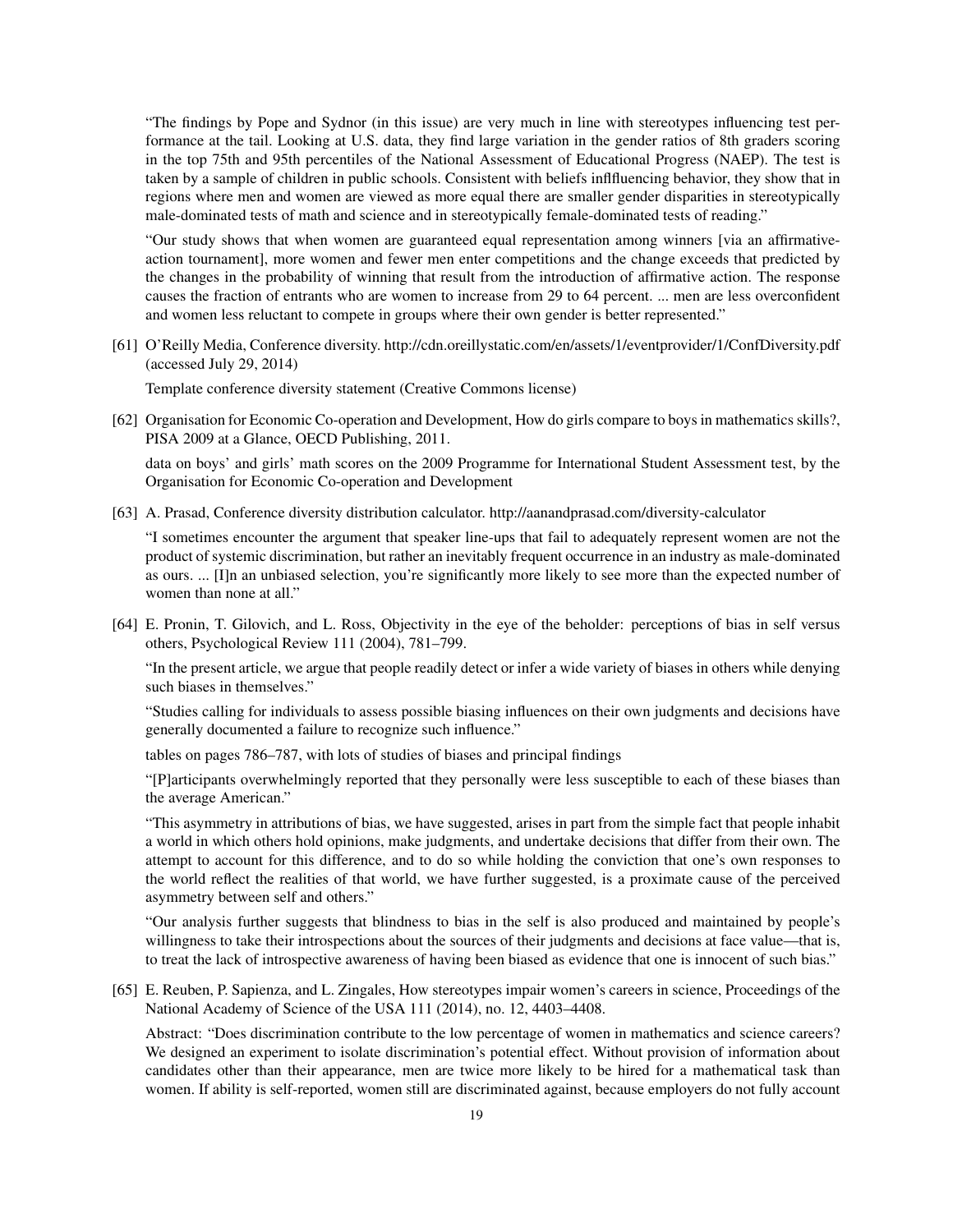for men's tendency to boast about performance. Providing full information about candidates' past performance reduces discrimination but does not eliminate it. We show that implicit stereotypes (as measured by the Implicit Association Test) predict not only the initial bias in beliefs but also the suboptimal updating of gender-related expectations when performance-related information comes from the subjects themselves."

[66] C. L. Ridgeway, Gender, status, and leadership, Journal of Social Issues 57 (2001), no. 4, 637–655.

"In mixed-sex or gender-relevant contexts, gender status beliefs shape men's and women's assertiveness, the attention and evaluation their performances receive, ability attributed to them on the basis of performance, the influence they achieve, and the likelihood that they emerge as leaders. Gender status beliefs also create legitimacy reactions that penalize assertive women leaders for violating the expected status order and reduce their ability to gain complaince with directives."

lots of references embedded within the following quotes

"Several studies show that, other things being equal, men in mixed-sex groups talk more, make more task suggestions, display more visual dominance and assertive gestures, use less tentative speech, and are more influential than women. ... [M]en's tendency to speak more and engage in more active task-related behaviors was mediated by status-based assumptions that men were more competent. When performance expectations for men and women in the situation were equalized, gender differences in task-related behavior disappeared."

these effects depend upon the perception of the task as male, female, or gender-neutral

"As a result, the theory predicts that when a woman becomes a manager, the task-relevant implications of that role will significantly strengthen performance expectations for her, compared to other women. Because of the lingering, background effects of gender status, however, she will still be seen as less competent than a similar male manager.... The persisting effects of gender status mean that a woman manager's efforts to assert authority over others is subtly undercut by continuing, implicit assumptions that she is not quite as competent in the role as a man would be."

"[W]hen women in mixed-sex groups present their ideas in an assertive or self-directed style, they are disliked or perceived as untrustworthy and achieve less influence over men compared to similarly acting men or less assertive women. Similarly, studies have shown that self-promoting behavior that highlights competence produces positive outcomes for men but makes women appear less likeable and less hireable."

[67] C. L. Ridgeway and S. J. Correll, Unpacking the gender system: a theoretical perspective on gender beliefs and social relations, Gender and Society 18 (2004), no. 4, 510–531.

"[C]ultural beliefs about gender function as part of the rules of the game, biasing the behaviors, performances, and evaluations of otherwise similar men and women in systematic ways that the authors specify. While the biasing impact of gender beliefs may be small in any one instance, the consequences cumulate over individuals' lives and result in substantially different outcomes for men and women."

"When hegemonic gender beliefs are effectively salient in a situation, hierarchical presumptions about men's greater status and competence become salient for participants, along with assumptions about men's and women's different traits and skills. ... The trouble with these status-shaped expectations for competence is that they affect people's behaviors and evaluations in self-fulfilling ways."

"What is interesting about the age old gender system in Western society is not that it never changes but that it sustains itself by continually redefining who man and women are and what they do while preserving the fundamental assumption that whatever the differences are, on balance, they imply that men are rightly more powerful. The essential form of gender hierarchy—that is, the cultural assumption that men have more status and authority than do women—has persisted during major economic transformations such as industrialization, the movement of women into the paid labor force, and more recently, the movement of women into male-dominated occupations such as law or medicine."

[68] E. Ries, Why diversity matters (the meritocracy business), Startup Lessons Learned, February 22, 2010. http://www.startuplessonslearned.com/2010/02/why-diversity-matter-meritocracy.html (accessed August 16, 2014)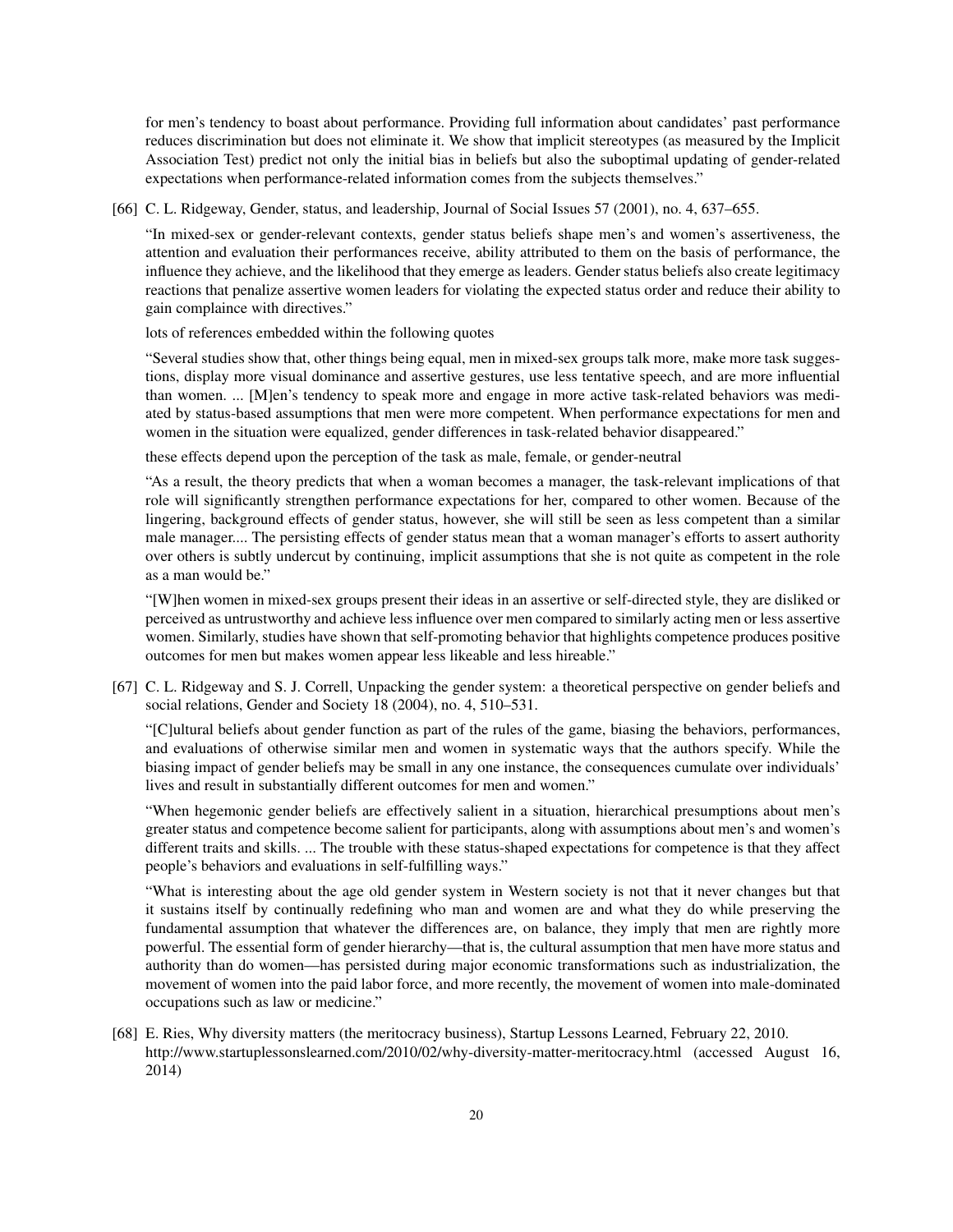"So when a team lacks diversity, that's a bad sign. What are the odds that the decisions that were made to create that team were really meritocratic? That's why I care a lot about diversity: not for its own sake, but because it is a source of strength for teams that have it, and a symptom of dysfunction for those that don't."

"[S]tartups led by women are actually more successful, on average, than those led by men. This doesn't surprise me at all, and you don't have to support a biological determinism theory to see why. If women face structural barriers to becoming entrepreneurs, then those few who are able to overcome those barriers are probably exceptional to begin with."

"Diversity benefits men, too. One of the most pernicious effects of groupthink is the sense of entitlement it breeds. Teams that are complacent are less likely to challenge their own assumptions, less likely to listen to feedback and, therefore, less likely to learn. ... Outsiders are afraid to enter, let alone make a suggestion. The safety of the group becomes an impediment to dealing with reality."

"Demographic diversity is an indicator. It's a reasonable inference that a group that is homogeneous in appearance was probably chosen by a biased selector."

"Even the fact that a startup is all-male can make it less likely that a women would want to join. Even worse, it might even affect her performance in an interview. And just solving the gender imbalance might not be helpful, if the solution involves yet more negative stereotypes. ... But priming cuts both ways: when we go out of our way to affirm meritocracy, it actually improves everyone's performance. In fact, explicitly making meritocracy a value is actually better than rejecting stereotypes—by calling attention to the stereotype, you're still engaging in priming. Instead of focusing on programs designed to specifically benefit any one group, I think our focus should be on making our companies as meritocratic as possible."

[69] E. Ries and S. Milstein, Seeking speakers, Startup Lessons Learned, August 8, 2012. http://www.startuplessonslearned.com/2012/08/seeking-speakers.html (accessed July 29, 2014)

lovely personal story about how changing the way speakers were sought greatly improved diversity.

[70] S. A. Rogier and M. Y. Padgett, The impact of utilizing a flexible work schedule on the perceived career advancement potential of women, Human Resource Development Quarterly 15 (2004), no. 1, 89–106.

from the abstract: "This study examined whether a woman working a flexible schedule would be perceived as having less career advancement potential than a woman on a regular schedule. Participants reviewed a packet of materials simulating the personnel file of a female employee in an accounting firm who was seeking promotion from manager to senior manager. Results indicated that participants perceived the female employee on the flexible schedule as having less job-career dedication and less advancement motivation; there was no difference in perceived capability."

"This finding is consistent with prior research by Cohen and Single, who found that CPAs working flexible schedules were perceived as less desirable for an engagement, less likely to be promoted, and more likely to leave the firm."

[71] E. Sander, AWM childcare statement, Association for Women in Mathematics, November 2010. http://sites.google.com/site/awmmath/awm-resources/policy-and-advocacy/awm-childcare-statement (accessed July 29, 2014)

official statement on what conference policy should be

[72] J. M. Sheltzer and J. C. Smith, Elite male faculty in the life sciences employ fewer women, Proceedings of the National Academy of Science of the USA 111 (2014), no. 28, 10107–10112.

"[M]ale faculty members tended to employ fewer female graduate students and postdoctoral researchers (postdocs) than female faculty members did. Furthermore, elite male faculty—those whose research was funded by the Howard Hughes Medical Institute, who had been elected to the National Academy of Sciences, or who had won a major career award—trained significantly fewer women than other male faculty members. In contrast, elite female faculty did not exhibit a gender bias in employment patterns. New assistant professors at the institutions that we surveyed were largely comprised of postdoctoral researchers from these prominent laboratories, and correspondingly, the laboratories that produced assistant professors had an overabundance of male postdocs. Thus,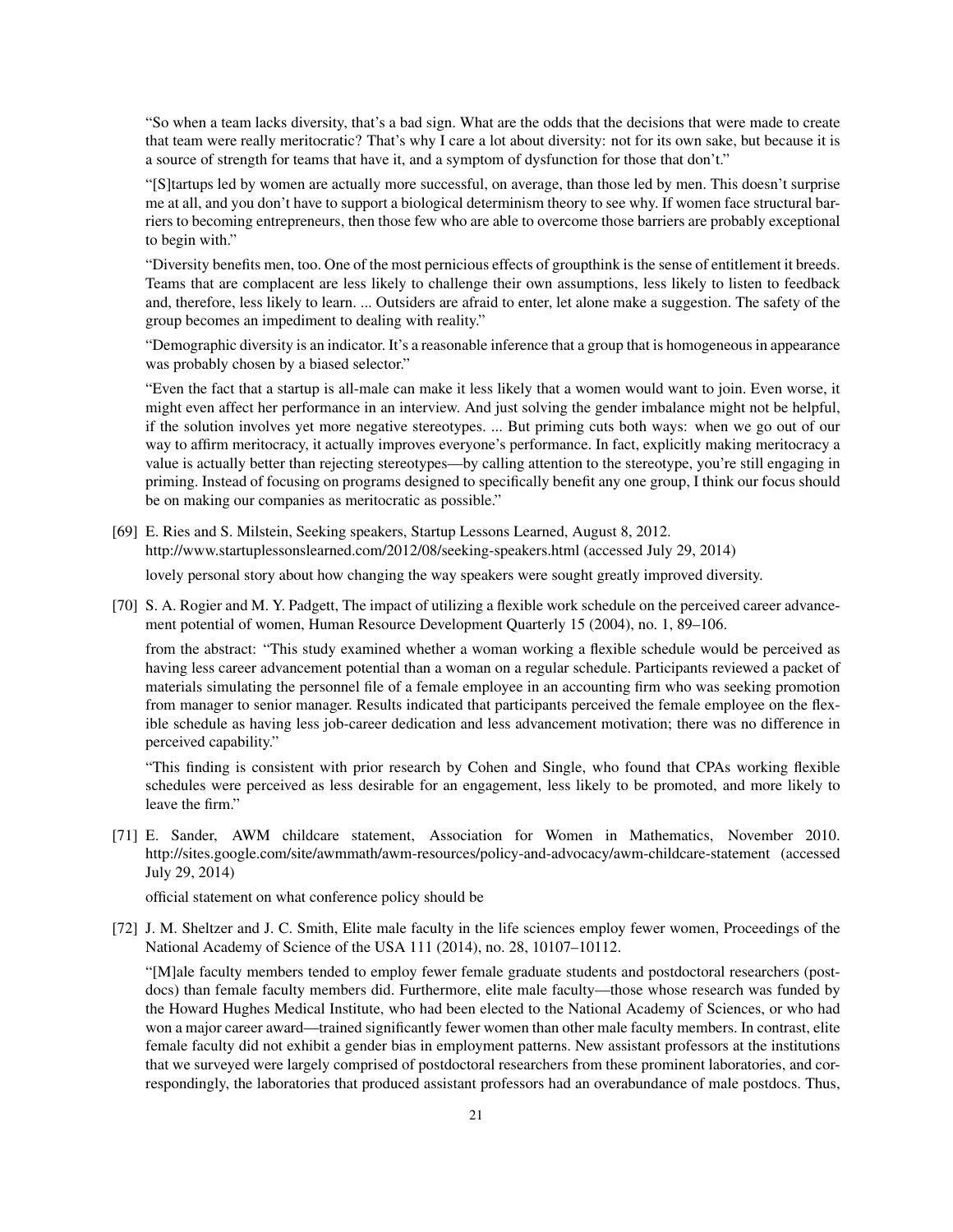one cause of the leaky pipeline in biomedical research may be the exclusion of women, or their self-selected absence, from certain high-achieving laboratories."

"[M]ale professors run laboratories that have about 22% fewer female postdocs and 11% fewer female graduate students than their female colleagues do."

"For instance, male HHMI investigators ran laboratories that had, on average, 31% female postdocs, whereas men who were not HHMI investigators employed, on average, 38% female postdocs. This difference translates to a 19% deficit in the employment of female postdocs relative to their representation across all laboratories [led by males]."

[73] L. Sinclair and Z. Kunda, Motivated stereotyping of women: she's fine if she praised me but incompetent if she criticized me, Personality and Social Psychology Bulletin 25 (2000), no. 11, 1329–1342.

Abstract: "Motivation may provoke stereotype use. In a field study of students' evaluations of university instructors and in a controlled experiment, participants viewed women as less competent than men after receiving negative evaluations from them but not after receiving positive evaluations. As a result, the evaluation of women depended more on the favorability of the feedback they provided than was the case for men. Most likely, this occurred because the motivation of criticized participants to salvage their self-views by disparaging their evaluator led them to use a stereotype that they would otherwise not have used. The stereotype was not used by participants praised by a woman or by participants who observed someone else receive praise or criticism from a woman; all these participants rated the woman just as highly as participants rated a man delivering comparable feedback."

[74] K. Snyder, The abrasiveness trap: high-achieving men and women are described differently in reviews, Fortune.com, August 26, 2014. http://fortune.com/2014/08/26/performance-review-gender-bias (accessed August 28, 2014)

"When breaking the reviews down by gender of the person evaluated, 58.9% of the reviews received by men contained critical feedback. 87.9% of the reviews received by women did. Men are given constructive suggestions. Women are given constructive suggestions—and told to pipe down."

"This kind of negative personality criticism—watch your tone! step back! stop being so judgmental!—shows up twice in the 83 critical reviews received by men. It shows up in 71 of the 94 critical reviews received by women."

"Words like bossy, abrasive, strident, and aggressive are used to describe women's behaviors when they lead; words like emotional and irrational describe their behaviors when they object. All of these words show up at least twice in the women's review text I reviewed, some much more often. Abrasive alone is used 17 times to describe 13 different women. Among these words, only aggressive shows up in men's reviews at all. It shows up three times, twice with an exhortation to be more of it."

[75] S. J. Spencer, C. M. Steele, and D. M. Quinn, Stereotype threat and women's math performance, Journal of Experimental Social Psychology 35 (1999), 4–28.

From the abstract: "When women perform math, unlike men, they risk being judged by the negative stereotype that women have weaker math ability. We call this predicament stereotype threat and hypothesize that the apprehension it causes may disrupt women's math performance. In Study 1 we demonstrated that the pattern observed in the literature that women underperform on difficult (but not easy) math tests was observed among a highly selected sample of men and women. In Study 2 we demonstrated that this difference in performance could be eliminated when we lowered stereotype threat by describing the test as not producing gender differences. However, when the test was described as producing gender differences and stereotype threat was high, women performed substantially worse than equally qualified men did. A third experiment replicated this finding with a less highly selected population and explored the mediation of the effect."

[76] C. Stanton, How I got 50% women speakers at my tech conference, Geek Feminism, May 21, 2012. http://geekfeminism.org/2012/05/21/how-i-got-50-women-speakers-at-my-tech-conference (accessed July 29, 2014)

women don't submit proposed talks as much as men do; organizer made a huge effort to get them to submit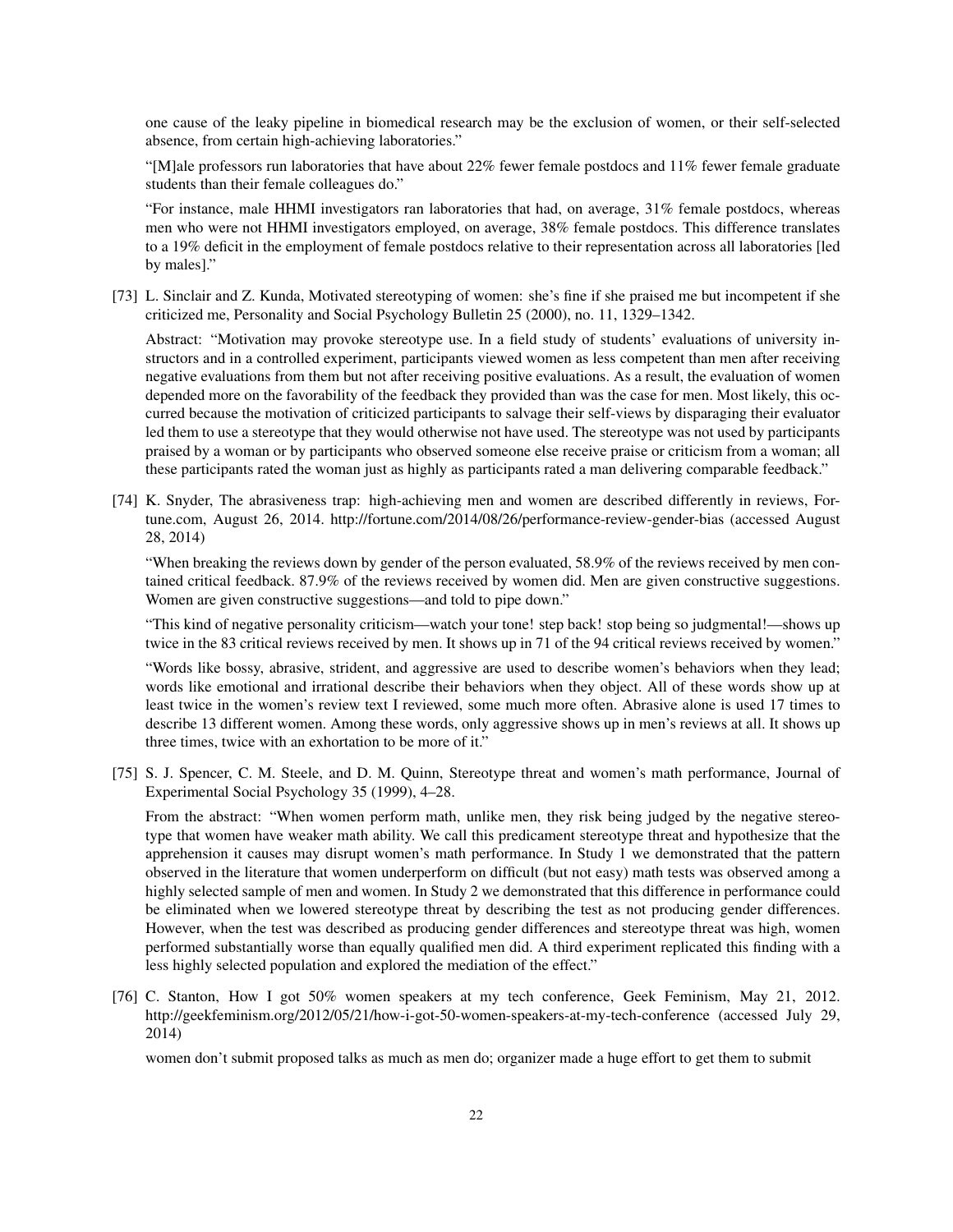[77] R. E. Steinpreis, K. A. Anders, and D. Ritzke, The impact of gender on the review of the curricula vitae of job applicants and tenure candidates: a national empirical study, Sex Roles 41 (1999), no. 7/8, 509–528.

"Both men and women were more likely to vote to hire a male job applicant than a female job applicant with an identical record. Similarly, both sexes reported that the male job applicant had done adequate teaching, research, and service experience compared to the female job applicantwith an identical record. In contrast, when men and women examined the highly competitive curriculum vitae of the real-life scientist who had gotten early tenure, they were equally likely to tenure the male and female tenure candidates and there was no difference in their ratings of their teaching, research, and service experience."

"The present findings did not indicate that potential female tenure candidates are evaluated more negatively than potential male tenure candidates, although participants were four times as likely to write cautionary comments in the margins of their questionnaire if they had reviewed a female tenure candidate than if they had reviewed the male tenure candidate. These cautionary comments include such comments as, 'We would have to see her job talk,' 'It is impossible to make such a judgement without teaching evaluations,' 'I would need to see evidence that she had gotten these grants and publications on her own.' Such cautionary comments on the male tenure candidate's vitae were quite rare."

[78] J. Surowiecki, The difference difference makes: waggle dances, the Bay of Pigs, and the value of diversity, in The Wisdom of Crowds, Doubleday, 2004, 23–39.

"Diversity helps because it actually adds perspectives that would otherwise be absent and because it takes away, or at least weakens, some of the destructive characteristics of group decision making."

"Ultimately, diversity contributed not just by adding different perspectives to the group but also by making it easier for individuals to say what they really think."

[79] F. Trix and C. Psenka, Exploring the color of glass: letters of recommendation for female and male medical faculty, Discourse & Society 14 (2003), no. 2, 191–220.

"Letters written for female applicants were found to differ systematically from those written for male applicants in the extremes of length, in the percentages lacking in basic features, in the percentages with doubt raisers (an extended category of negative language, often associated with apparent commendation), and in frequency of mention of status terms. Further, the most common semantically grouped possessive phrases referring to female and male applicants ('her teaching,' 'his research') reinforce gender schema that tend to portray women as teachers and students, and men as researchers and professionals."

[80] N. D. Tyson, response to question during panel discussion, The Secular Society and its Enemies, Center for Inquiry, New York, 2007. response http://www.youtube.com/watch?v=z7ihNLEDiuM ; conference web site http://www.centerforinquiry.net/secularsociety (both accessed August 16, 2014)

transcription of his response, by M. Goodwin at http://economixcomix.com/2014/04/20/neil-degrasse-tyson-ongender-and-race-in-science-transcribed : "I have never been female. But I have been black my whole life. And so, let me perhaps offer some insight from that perspective. Because there are many similar social issues related to access to equal opportunity that we find in the black community, as well as the community of women, in a male-dominated—a white-male-dominated—society.

"When I look at, throughout my life—I've known that I wanted to do astrophysics since I was nine years old, my first visit to the Hayden planetarium. So I got to see how the world around me reacted to my expression of these ambitions. And all I can say is, the fact that I wanted to be a scientist and astrophysicist was, hands down, the path of *most* resistance through the forces of society.

"Any time I expressed this interest teachers would say, 'Don't you want to be an athlete?' I looked to become something that was outside the paradigms of expectation of the people in power. Fortunately, my depth of interest was so deep, and so fuel-enriched, that every one of these curveballs I was thrown, and fences built in front of me, and hills that I had to climb, I just reached for more fuel and I kept going.

"Now here I am, one—I think—one of the most visible scientists in the land, and I look behind me and say, 'Where are the others who might have been this?' And they're not there. And I wonder how—who—what is the blood on the tracks that I happened to survive that others did not? Simply because of the forces of society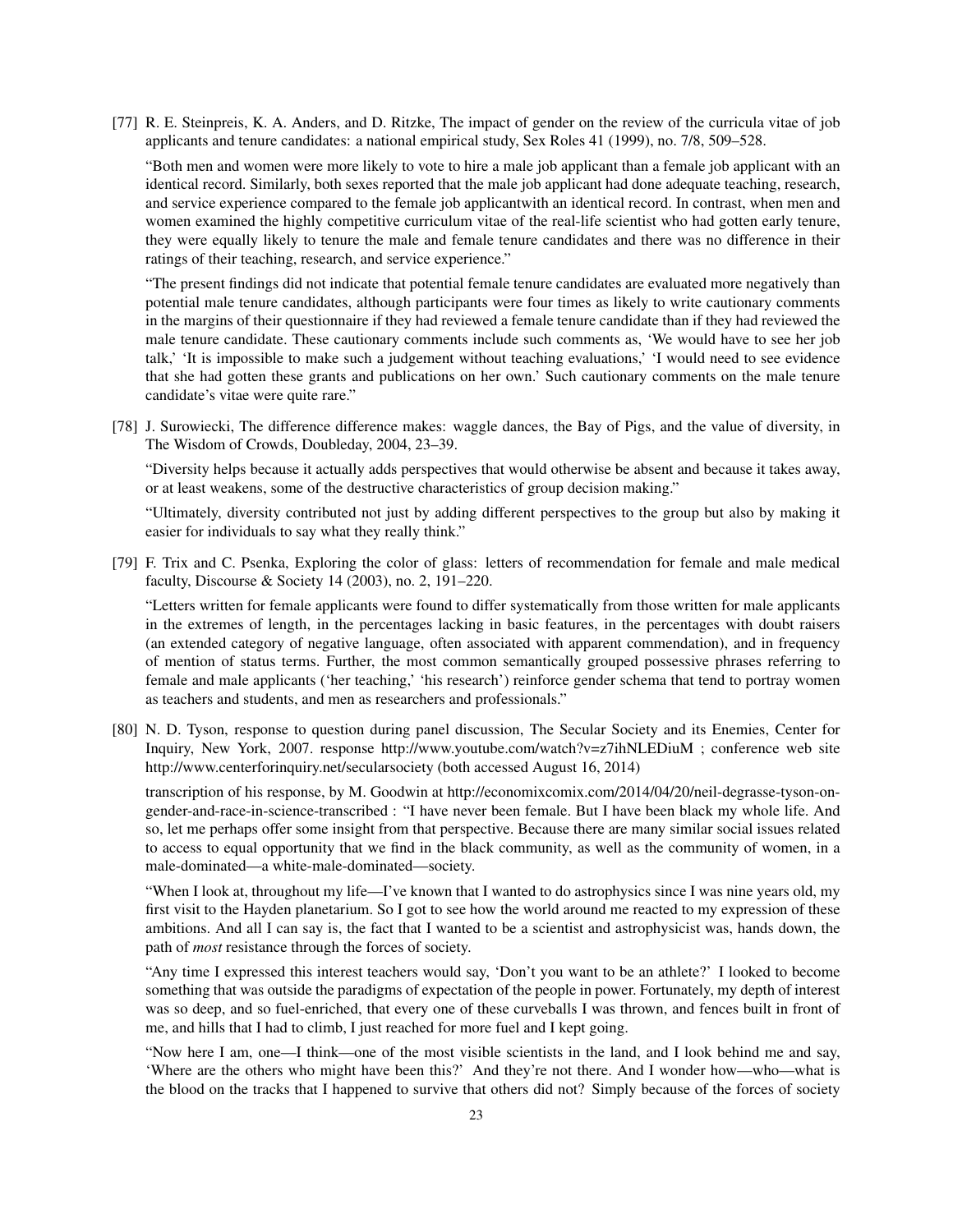that prevented, at every turn, at every turn, to the point that I have security guards following me as I go through department stores, presuming that I am a thief. I walked out of a store one time and the alarm went off, so they came running to me. I walked through the gate at the same time a white male walked through the gate. And that guy just walked off with the stolen goods, knowing that they would stop me and not him. That's an interesting sort of exploitation of this; what a scam that was. I think people should do that more often. [laughter]

"So, my life experience tells me that when you don't find blacks in the sciences, when you don't find women in the sciences, I know that these forces are real, and I had to survive them in order to get where I am today.

"So before we start talking about genetic differences, you gotta come up with a system where there's equal opportunity. *Then* we can have that conversation."

[81] E. L. Uhlmann and G. L. Cohen, "'I think it, therefore it's true': effects of self-perceived objectivity on hiring discrimination", Organizational Behavior and Human Decision Processes 104 (2007), 207–223.

"This suggests that the conviction that one is objective (and by extension, that one's beliefs and thoughts are as well) should increase the likelihood that an individual will act on his or her stereotypic beliefs and thoughts. Additionally, people confident in their own objectivity may overestimate their invulnerability to bias, and thus fail to correct for the influence of stereotypic biases that they might have otherwise been careful to monitor."

"[A] sense of personal objectivity led people to act on group-based biases they might have otherwise suppressed or held with greater tentativeness."

"[T]he rational actor ideal can exacerbate bias when it is applied descriptively. When people believe that they are objective, rational actors, they may be more likely to do what they think is correct, and at the same time less likely to take into account alternative viewpoints. However, as Study 3 indicates, what people think is correct can arise not simply from stereotypic beliefs, but from incidental, environmentally primed concepts like 'pink' and 'Barbie'."

"When people feel that they are objective, rational actors, they act on their group-based biases more rather than less. ... Indeed, from the actor's perspective, it may seem rational to act on stereotypic thoughts that, though they may arise from incidental environmental cues, subjectively feel like objective reflections of reality."

[82] D. H. Uttal, Beliefs about genetic influences on mathematics achievement: A cross-cultural comparison, Genetica 99 (1997), 165–172.

From the abstract: "Contrary to the beliefs of many Americans, the East Asian advantage in mathematics is probably not due to a genetically-based advantage in mathematics. Instead, differences in beliefs about the role of genetics may be partly responsible. Asians strongly believe that effort plays a key role in determining a child's level of achievement, whereas Americans believe that innate ability is most important. In addition, despite the relatively poor performance of their children, American parents are substantially more satisfied with their children's performance than Asian parents. The American emphasis on the role of innate ability may have several consequences for children's achievement. For example, it may lead children to fear making errors and to expend less effort on mathematics than their Asian counterparts."

[83] V. Valian, D. Sperber, et al., For gender equality at academic conferences, http://forgenderequityatconferences.blogspot.fr ; http://www.gopetition.com/petitions/commitment-to-genderequity-at-scholarly-conferences.html (accessed July 28, 2014)

Q&A, online petition

"Q. To the best of my knowledge, I am unbiased. I resent the idea that bias against women is at work in the invitations I make.

"A. The word 'bias' here is not meant to imply deliberate bias. Although there may be deliberate cases, those are not the ones we are concerned about. Rather, we are concerned about the subtle, unintentional examples. Men's names come to mind more readily than women's, leading to more invitations to men, leading to greater visibility for men, leading to yet easier availability of men's names. Both men and women, to the same extent, tend to evaluate women more negatively than men in professional contexts."

"An analogy with geographical distribution may be helpful. Organizers of international conferences often make an attempt to have geographical diversity, even if it takes more time and effort."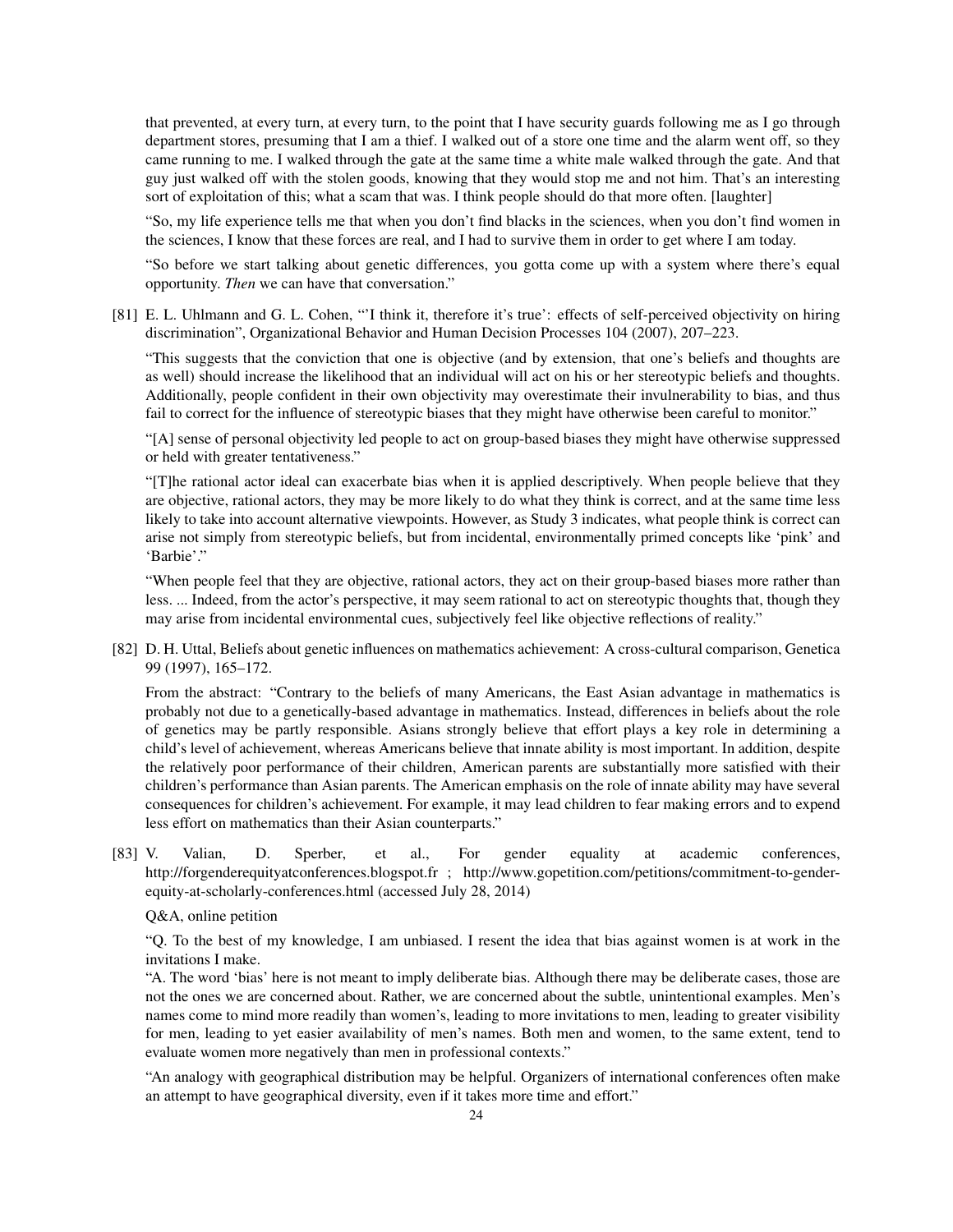"Q. To invite women, I would have to go slightly off-topic.

"A. In our experience, not everyone fits neatly into a program, even when they are all men or all women. Themes are sometimes loosely adhered to. Make sure you are not using different criteria for men and women; you don't want to require that women adhere more closely to the theme than men do. Also, in the very choice and description of topics, you may have been influenced by the competencies and interests of the people you initially had in mind to invite. If you had thought of more women to invite, you might have ended up formulating a somewhat different but no less interesting and relevant topic. The choice of topics itself may not always be gender-neutral."

[84] D. van Dijk, O. Manor, and L. B. Carey, Publication metrics and success on the academic job market, Current Biology 24 (2014), no. 11, R516–R517.

"Men are overrepresented as PIs, yet even after correcting for all other publication and non-publication derived features, being male is positively predictive of becoming a PI.... Given the same publication record, men are more likely than women to become PIs." (I believe the amount quoted was 7% more likely.)

[85] K. Wellhousen, Do's and don'ts for eliminating hidden bias, Childhood Education 73 (1996), no. 1, 36–39.

"Boys quickly raise their hands to respond or contribute to discussions, wave their hand around and up and down, change the arm they have raised when it gets tired, jump out of their seat and make noise or plead with the teacher to call on them. Girls, however, raise their hand but will soon put it down if they are not acknowledged. As a result, teachers call on boys and interact with them most of the time, while girls' passive, compliant behavior often means they are ignored."

"In addition to allowing boys more time to respond, teachers often extend boy's answers by asking a follow-up question or by asking them to support their previous response. Girls are more likely to receive an 'accepted' response from teachers such as 'Okay' or 'Uh-huh.' ... These behaviors send a very negative message about the importance of girls' contributions to class discussions."

"Boys call out answers (when the teacher does not call on them) eight times more often than girls do.... Teachers often respond to boys' calling out, thus reinforcing the behavior. When girls call out, however, teachers are more likely to remind them that they are not following the class rules."

many references to M. Sadker and D. Sadker, Failing At Fairness: How Our Schools Cheat Girls (Scribner, 1995)

[86] C. Wennerås and A. Wold, Nepotism and sexism in peer-review, Nature 387 (1997), 341–343.

"Our study strongly suggests that peer reviewers cannot judge scientific merit independent of gender. The peer reviewers overestimated male achievements and/or underestimated female performance...."

"Did men and women with equal scientific productivity receive the same competence rating by the MRC reviewers? No! As shown in Fig. 1 for the productivity variable 'total impact', the peer reviewers gave female applicants lower scores than male applicants who displayed the same level of scientific productivity. In fact, the most productive group of female applicants, containing those with 100 total impact points or more, was the only group of women judged to be as competent as men, although only as competent as the least productive group of men (the one whose members had fewer than 20 total impact points)."

"[F]or a female scientist to be awarded the same competence score as a male colleague, she needed to exceed his scientific productivity by 64 impact points.

"This represents approximately three extra papers in Nature or Science ... or 20 extra papers in a journal with an impact factor of around 3, which would be an excellent specialist journal.... Considering that the mean total impact of this cohort of applicants was 40 points, a female applicant had to be 2.5 times more productive than the average male applicant to receive the same competence score as he...."

[87] WISELI, online brochures and booklets, Women in Science & Engineering Leadership Institute (Madison). Advancing women in science and engineering: advice to the top, http://wiseli.engr.wisc.edu/docs/AdviceTopBrochure.pdf ; Benefits and challenges of diversity in academic settings, http://wiseli.engr.wisc.edu/docs/Benefits Challenges.pdf ; Fostering success for women in science and